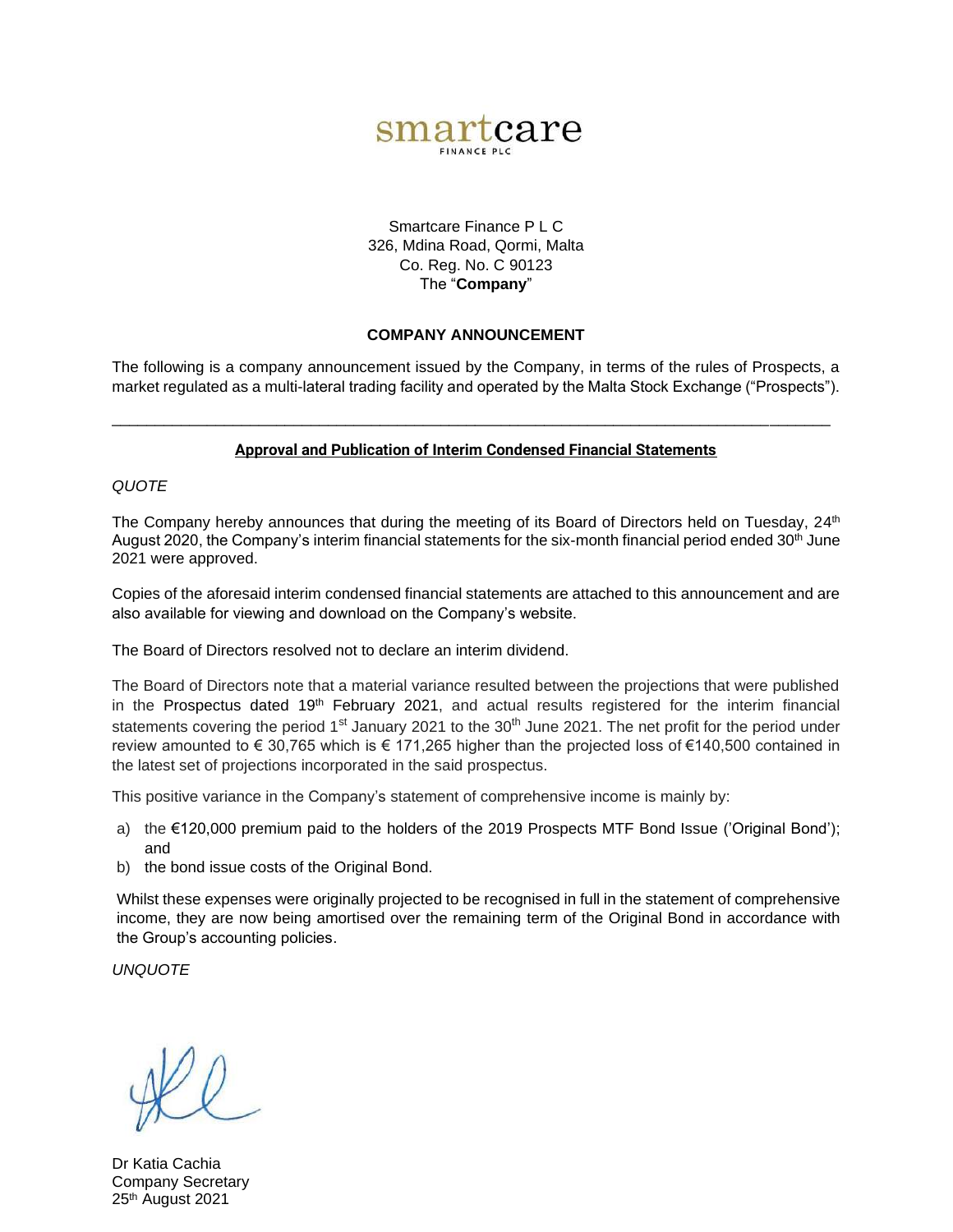# Smartcare Finance p.l.c.

Report & Financial Statements (Unaudited)

For the period 1 January to 30 June 2021

Company Registration Number: C 90123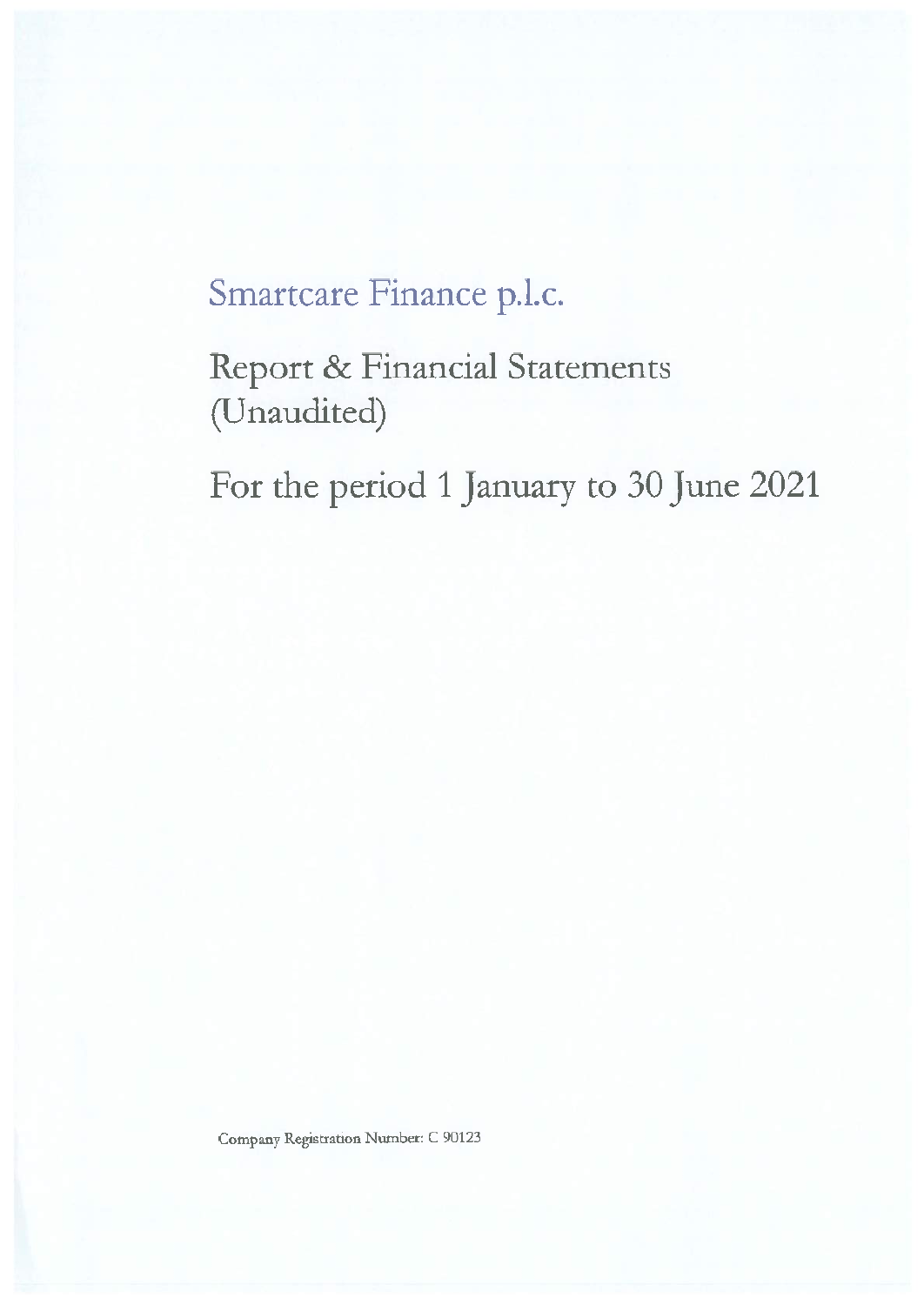# **Contents**

| Directors' report                                | 2  |
|--------------------------------------------------|----|
| Income statement                                 | 4  |
| <b>Statement of financial position</b>           | 5  |
| <b>Statement of changes in equity</b>            | 7  |
| <b>Statement of cash flows</b>                   | 8  |
| Notes to the financial statements                | 9. |
| <b>Statement pursuant to Listing Rule 5.75.3</b> | 22 |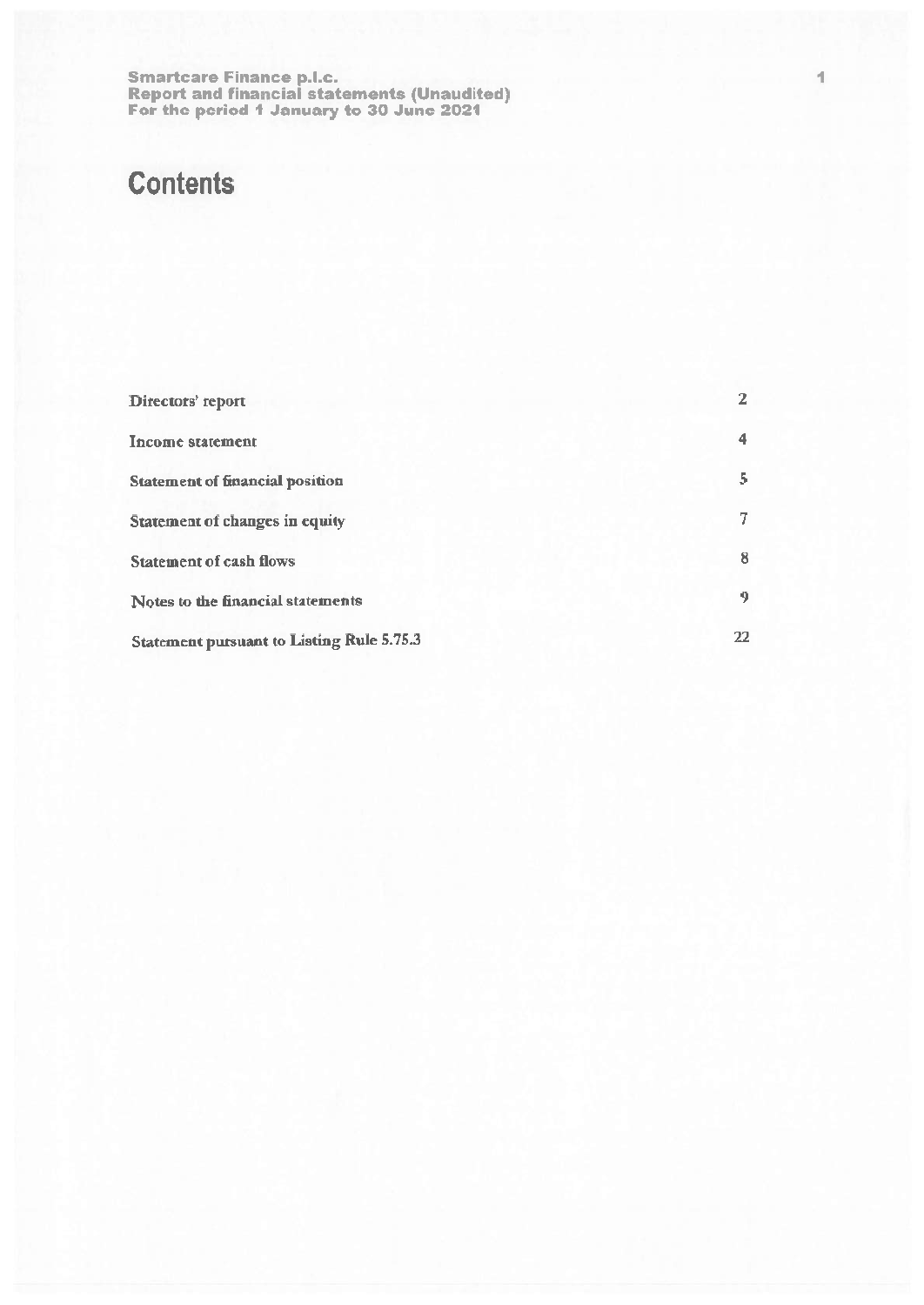# Directors' report pursuant to listing rule 5.75.2

This half-yearly directors' report is being published in terms of Chapter 5 of the Listing Rules published by the Listing Authority - Malta Financial Services Authority and the Prevention of Financial Markets Abuse Act, 2005. The half-yearly report, of which the present directors' report forms part, comprises the unaudited condensed interim financial statements of Smartcare Finance p.l.c. (the "Company") for the six months ended 30 June 2021 prepared in accordance with International Financial Reporting Standards adopted for use in the EU for interim financial statements (International Accounting Standard 34, 'Interim Financial Reporting'). The comparative statement of financial position has been extracted from the audited financial statements for the year ended 31 December 2020.

#### **Principal activity**

The company was formed principally to act as a finance and investment company, in particular to finance or re-finance the funding requirements of related companies within the Smartcare Group of Companies.

### **Review of business**

The company made a profit before tax of  $\in$  47,331 (2020:  $\in$  31,648) for the period ended 30 June 2021.

Interest income from related parties amounted to € 297,500 (2020: € 192,000) while interest incurred on debt securities in issue amounted to  $\in$  201,934 (2020:  $\in$  132,506). During the period, the company registered a net profit after taxation of € 30,765 (2020: € 20,571).

## **Principal risks and uncertainties**

The company is exposed to risks inherent to its operation and can be summarised as follows:

### 1. Strategy Risk

Risk management falls under the responsibility of the Board of Directors. The Board is continuously analysing its risk management strategy to ensure that risk is adequately identified and managed.

#### 2. Operational Risks

The company's revenue is mainly derived from interest charges and hence the company is heavily dependent on the performance of the Smartcare Group. The company regularly reviews the financial performance of Smartcare Group of Companies to ensure that there is sufficient liquidity to sustain its operations.

# 3. Legislative risks

The company is governed by a number of laws and regulations. Failure to comply could have financial and reputational implications and could materially affect the company's ability to operate. The company has embedded operating policies and procedures to ensure compliance with existing legislation.

## **Interim dividends**

The directors do not recommend the payment of an interim dividend.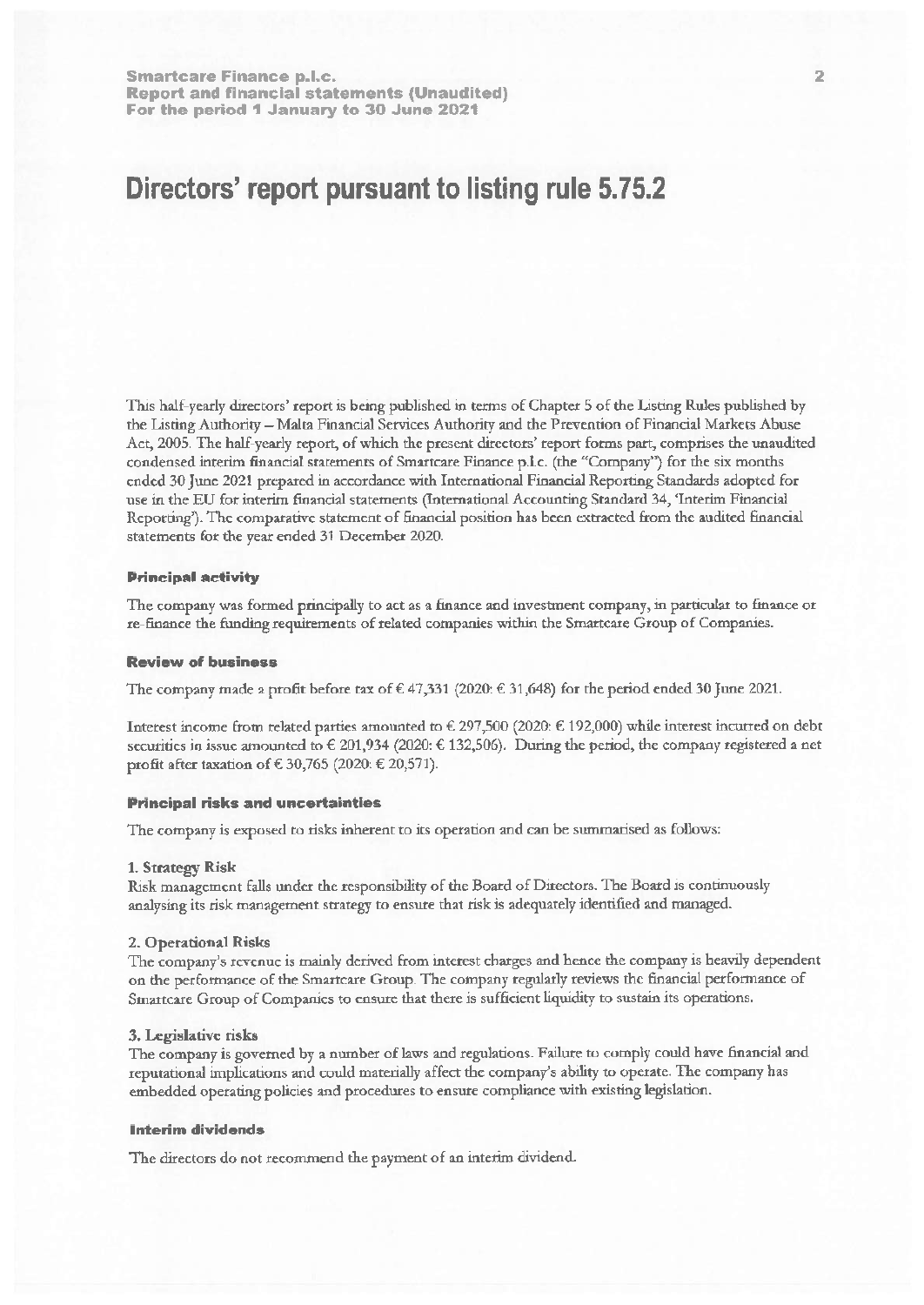# **Future developments**

The company is not envisaging any changes in operating activities for the forthcoming year.

**Andrew Debattista Segond** Director

Registered address: 326, Mdina Road Qormi Malta

Ian Joseph Stafrace Direg

24/08/2021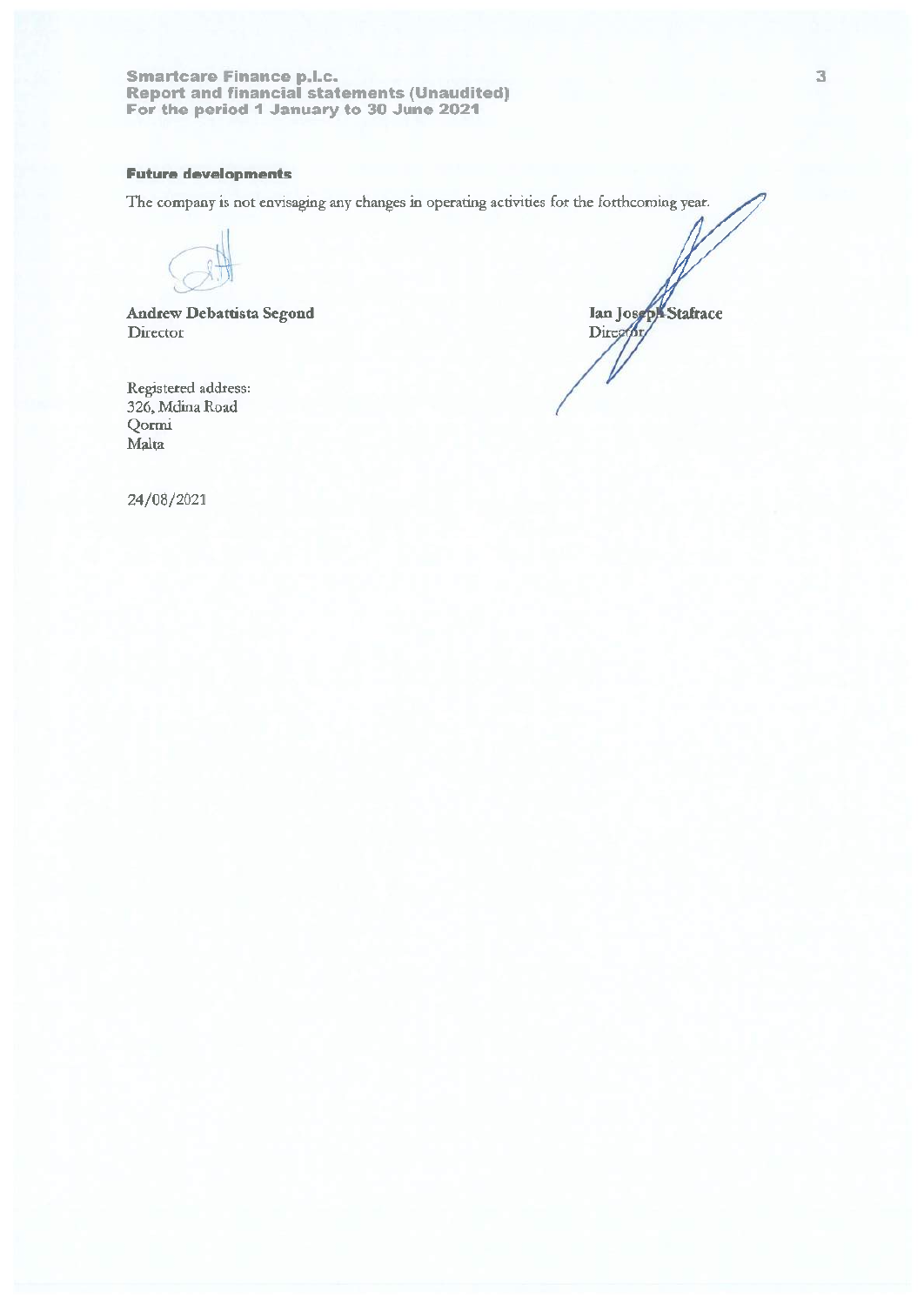# **Income statement**

|                                     | <b>Notes</b> | 2021       | 2020       |
|-------------------------------------|--------------|------------|------------|
|                                     |              | 6 months   | 6 months   |
|                                     |              | €          | €          |
| Revenue                             | 5            | 297,500    | 192,000    |
| Administrative expenses             |              | (31, 778)  | (27, 846)  |
| Income before finance charges       |              | 265,722    | 164,154    |
| <b>Finance costs</b>                | 6            | (218, 391) | (132, 506) |
| Impairment loss on financial assets |              |            |            |
| <b>Profit before tax</b>            | 7            | 47,331     | 31,648     |
| Income tax expense                  | 8            | (16, 566)  | (11, 077)  |
| Profit for the period               |              | 30,765     | 20,571     |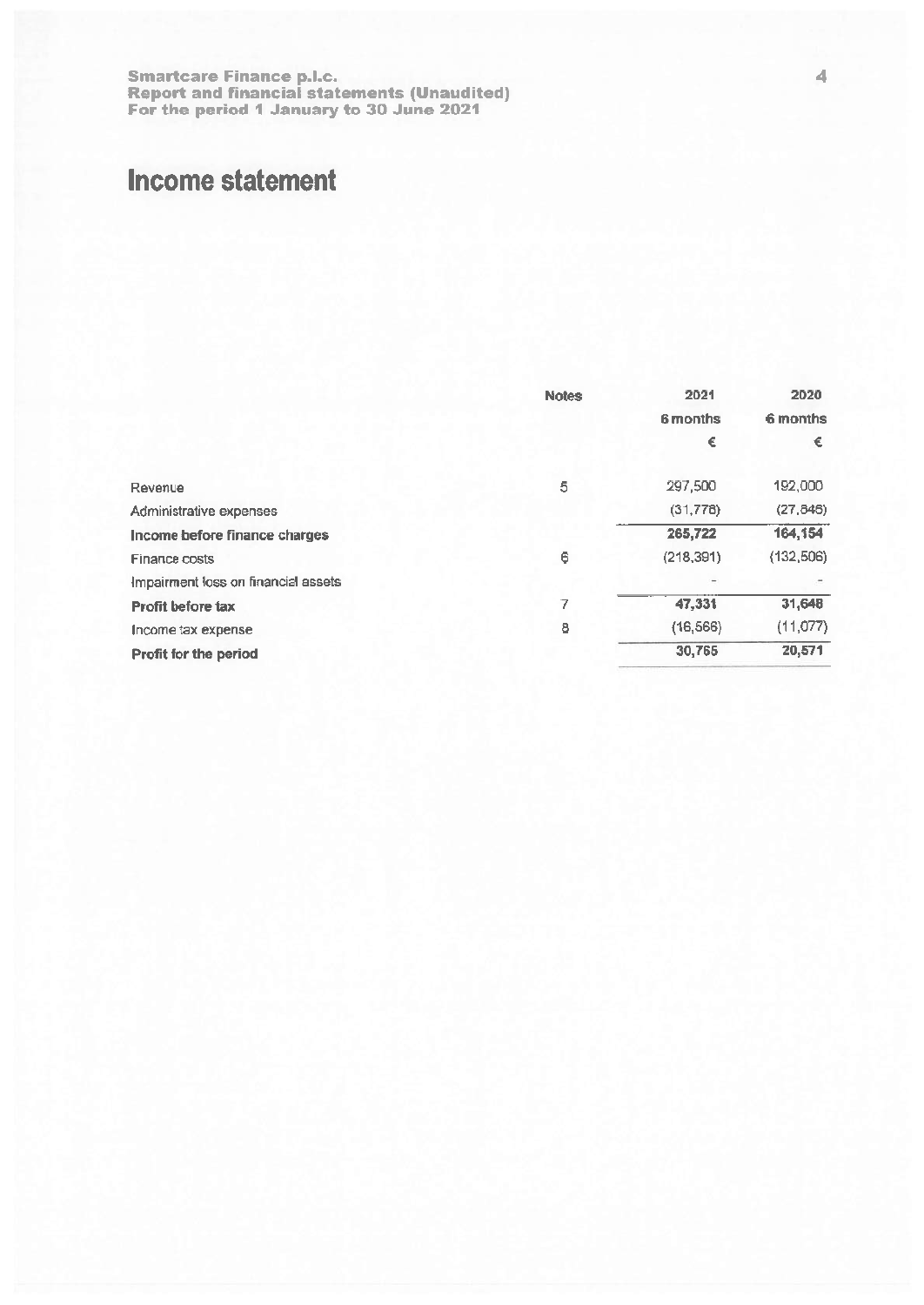# **Statement of financial position**

|                                | <b>Notes</b> | 2021       | 2020      |
|--------------------------------|--------------|------------|-----------|
|                                |              | €          | €         |
| <b>Assets</b>                  |              |            |           |
| Non-current                    |              |            |           |
| Investment in subsidiary       | 9            | 1,200      | 1,200     |
| Loan receivable                | 10           | 13,000,000 | 4,800,000 |
| Deferred expenditure           | 11           |            | 157,209   |
|                                |              | 13,001,200 | 4,958,409 |
| <b>Current</b>                 |              |            |           |
| Trade and other receivables    | 12           | 1,495,585  | 539,417   |
| Prepayments and accrued income |              | 12,352     | 7,778     |
| Cash and cash equivalents      | 13           | 715        | 874       |
|                                |              | 1,508,652  | 548,069   |
| <b>Total assets</b>            |              | 14,509,852 | 5,506,478 |
|                                |              |            |           |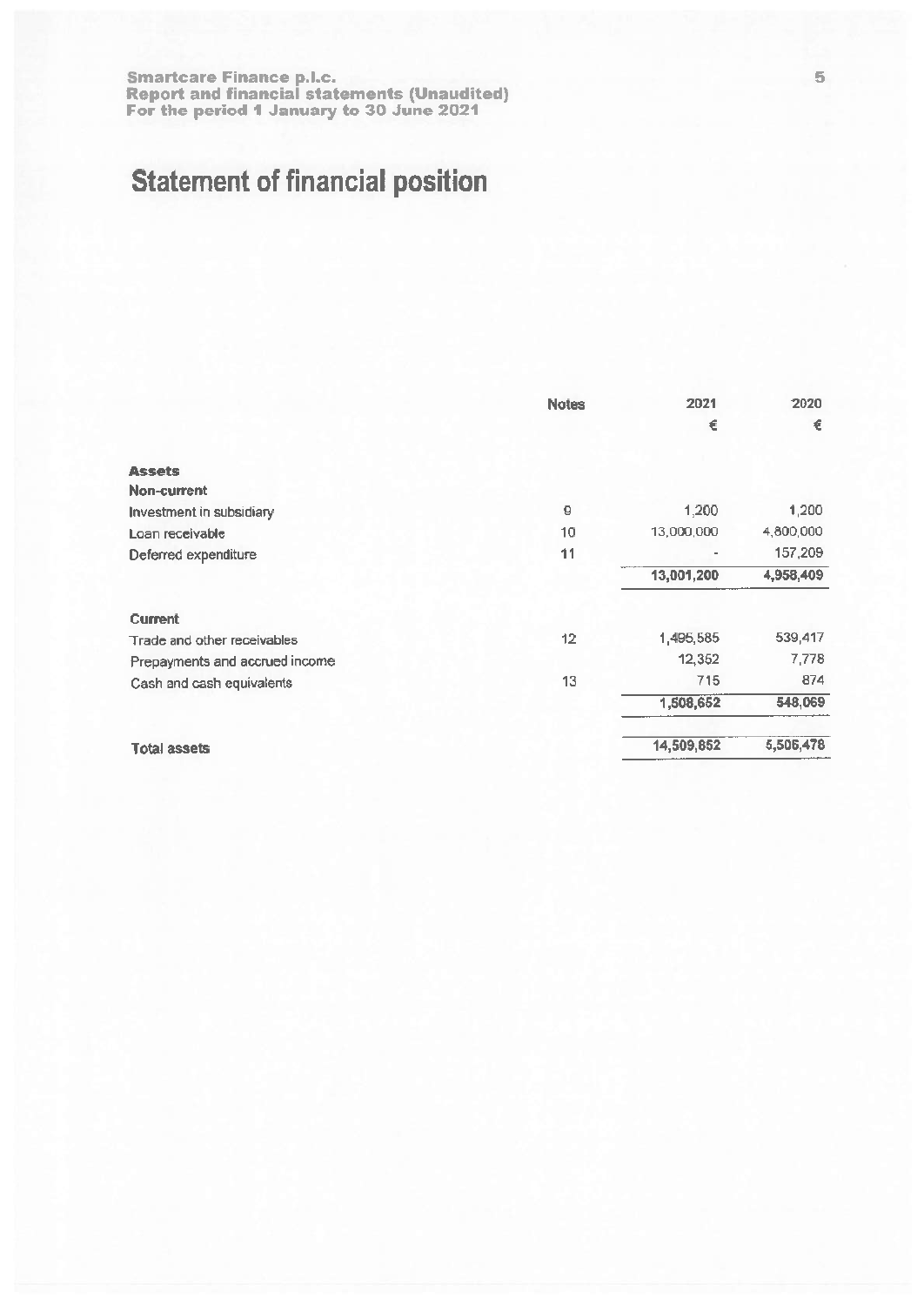# Statement of financial position - continued

|                                     | <b>Notes</b> | 2021         | 2020      |
|-------------------------------------|--------------|--------------|-----------|
|                                     |              | €            | €         |
|                                     |              |              |           |
| <b>Equity</b>                       |              |              |           |
| Share capital                       | 14           | 250,000      | 250,000   |
| Retained earnings                   |              | 65,578       | 34,813    |
| <b>Total equity</b>                 |              | 315,578      | 284,813   |
| <b>Liabilities</b>                  |              |              |           |
| <b>Non-current</b>                  |              |              |           |
| Debt securities in issue            | 15           | 12,381,782   | 4,873,491 |
|                                     |              | 12,381,782   | 4,873,491 |
| <b>Current</b>                      |              |              |           |
| Trade and other payables            | 16           | 1,769,600    | 321,848   |
| Tax payable                         |              | 42,892       | 26,326    |
|                                     |              | 1,812,492    | 348,174   |
| <b>Total liabilities</b>            |              | 14, 194, 275 | 5,221,665 |
| <b>Total equity and liabilities</b> |              | 14,509,852   | 5,506,478 |

The financial statements on pages 4 to 28 were approved by the Board of Directors, authorised for issue on 24/08/2021 and signed on its behalf by:

**Andrew Debattista Segond** Director

Ian Joseph Stafrace Director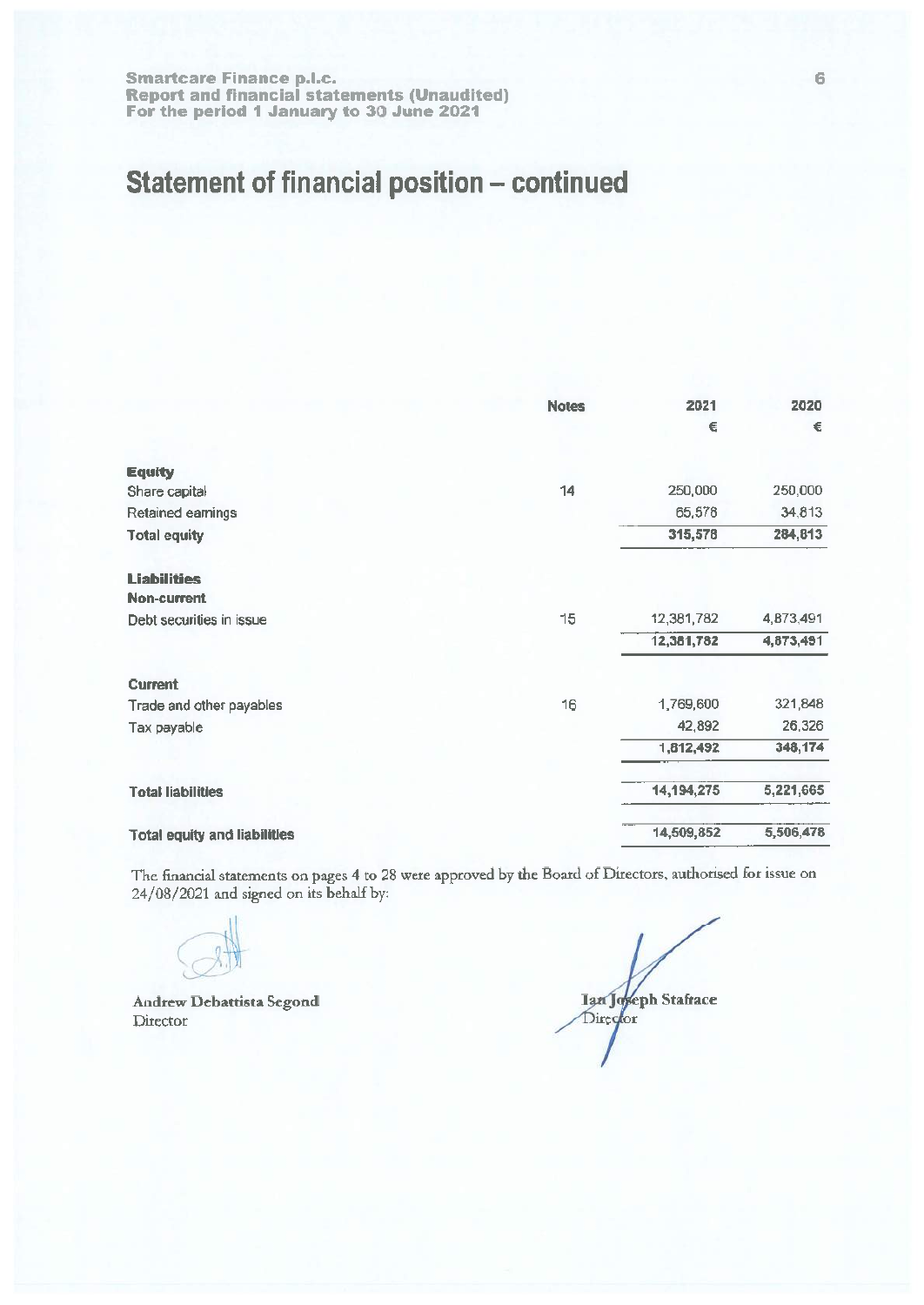# **Statement of changes in equity**

|                          | <b>Share</b>   | <b>Retained</b> | Total    |
|--------------------------|----------------|-----------------|----------|
|                          | capital        | earnings        | equity   |
|                          | €              | €               | €        |
| At 1 January 2020        | 48,000         | 23,481          | 71,481   |
| Transaction with owners: |                |                 |          |
| Issue of share capital   | 202,000        |                 | 202,000  |
| Dividends declared       | ۰              | (20,000)        | (20,000) |
| Profit for the period    | $\blacksquare$ | 31,332          | 31,332   |
| At 31 December 2020      | 250,000        | 34,813          | 284,813  |
| At 1 January 2021        | 250,000        | 34,813          | 284,813  |
| Profit for the period    |                | 30,765          | 30,765   |
| At 30 June 2021          | 250,000        | 65,578          | 315,578  |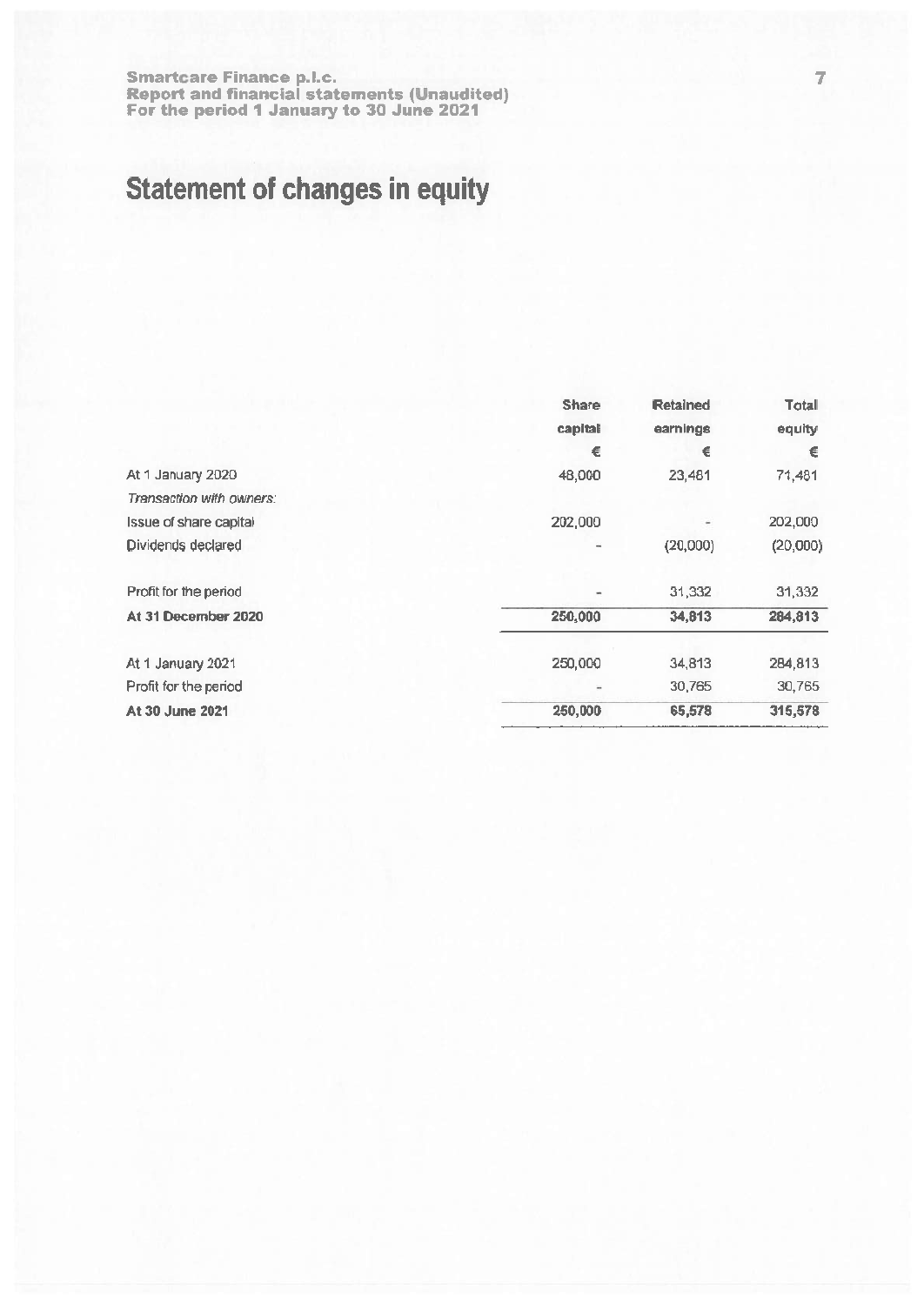# **Statement of cash flows**

|                                                        | <b>Note</b> | 2021            | 2020       |
|--------------------------------------------------------|-------------|-----------------|------------|
|                                                        |             | <b>6 months</b> |            |
|                                                        |             | €               | €          |
| <b>Operating activities</b>                            |             |                 |            |
| Profit before tax                                      |             | 47,331          | 57,658     |
| Adjustments                                            | 17          | (95,675)        | (116, 442) |
| Net changes in working capital                         | 17          | 756,351         | (312, 309) |
| Net cash used in operating activities                  |             | 708,007         | (371, 093) |
| <b>Investing activities</b>                            |             |                 |            |
| Receipts on loans issued to related parties            |             | (8,200,000)     |            |
| Payment to acquire subsidiary                          |             |                 | (1,200)    |
| Interest received                                      |             |                 | 617,556    |
| Net cash generated from investing activities           |             | (8, 200, 000)   | 616,356    |
| <b>Financing activities</b>                            |             |                 |            |
| Proceeds from issue of bond                            |             | 7,491,834       |            |
| Interest paid                                          |             |                 | (250,000)  |
| Net cash generated from (used in) financing activities |             | 7,491,834       | (250,000)  |
| Net increase in cash and cash equivalents              |             | (159)           | (4,737)    |
| Cash and cash equivalents, beginning of year           |             | 874             | 5,611      |
| Cash and cash equivalents, end of year                 | 13          | 715             | 874        |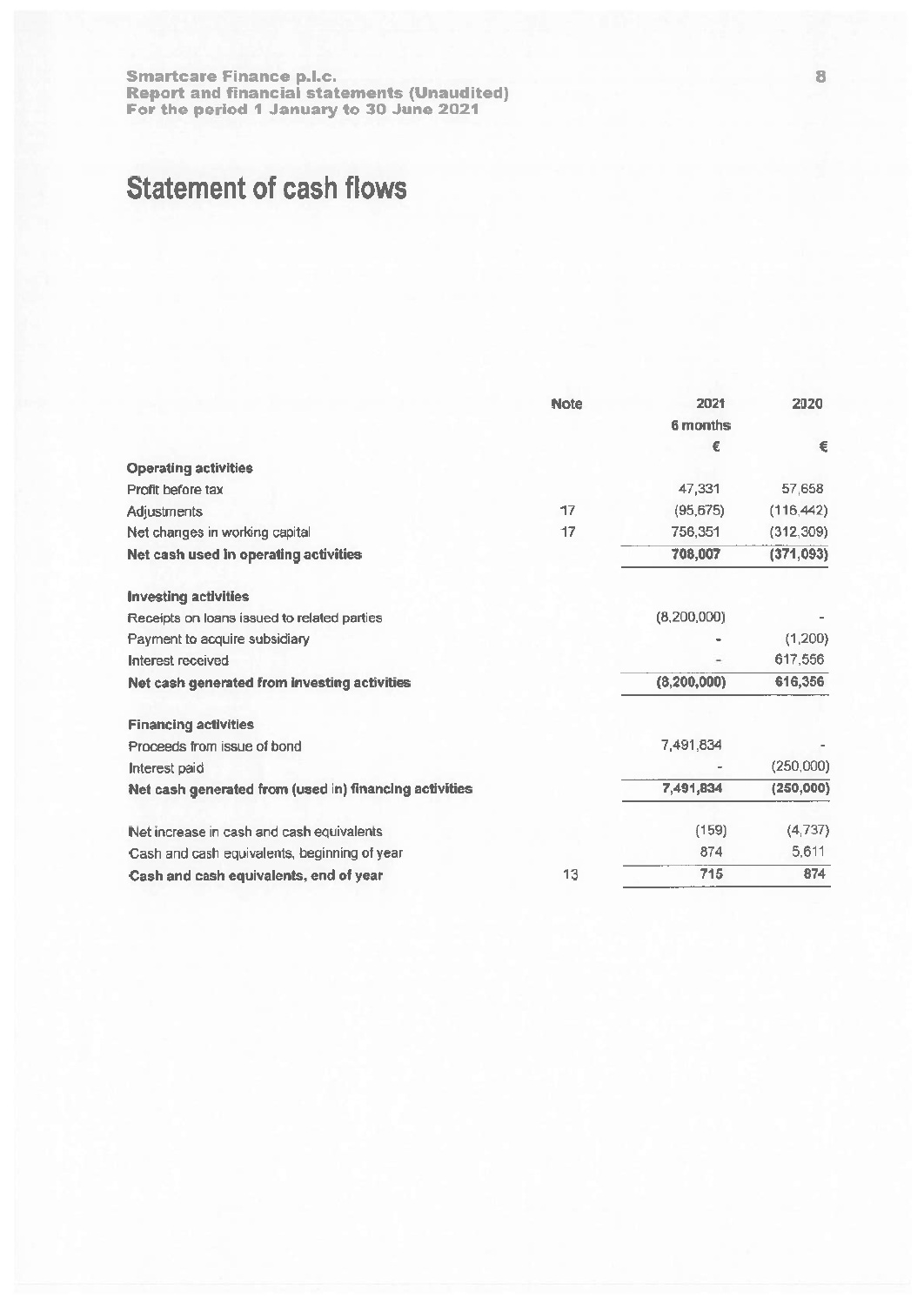# Notes to the financial statements

### **Nature of operations**

Smartcare Finance p.l.c. (the 'company') was incorporated on 7 January 2019. The company was formed principally to act as a financing and investment company, in particular the financing of companies within Smartcare Group of Companies.

#### $\overline{2}$ **Basis of preparation**

#### General information and statement of compliance with IFRS  $2.4$

Smartcare Finance p.l.c. is a public listed company registered on 7 January 2019 incorporated and domiciled in Malta. The registered office is located at 326, Mdina Road, Qormi, Malta.

The company's parent company is Smartcare Holdings Ltd with the same place of incorporation and registered address as the company. The ultimate beneficial owner of Smartcare Finance p.l.c. is Mr Andrew Debattista Segond.

Consolidated financial statements have not been drawn up, since the company has taken advantage of the exemption from so doing conferred to it by article 174 of the Companies Act, Cap 386. Accordingly, these separate financial statements present information about the company as an individual undertaking and not about its group. The parent company is responsible for the preparation of the consolidated financial statements for the whole group.

The financial statements have been prepared in accordance with the requirements of International Financial Reporting Standards (IFRS), as issued by the International Accounting Standards Board (IASB) and as adopted by the European Union (EU), and in accordance with the Companies Act, Cap 386.

The financial statements are presented in euro  $(\epsilon)$ , which is also the company's functional currency.

### Standards, amendments and interpretations to existing standards that are not yet  $\mathbf{R}$ effective and have not been adopted early by the company

At the date of authorisation of these financial statements, several new, but not yet effective, Standards and amendments to existing Standards, and Interpretations have been published by the IASB. None of these Standards or amendments to existing Standards have been adopted early by the company.

Management anticipates that all relevant pronouncements will be adopted for the first period beginning on or after the effective date of the pronouncement. New Standards, amendments and Interpretations not adopted in the current year have not been disclosed as they are not expected to have a material impact on the company's financial statements.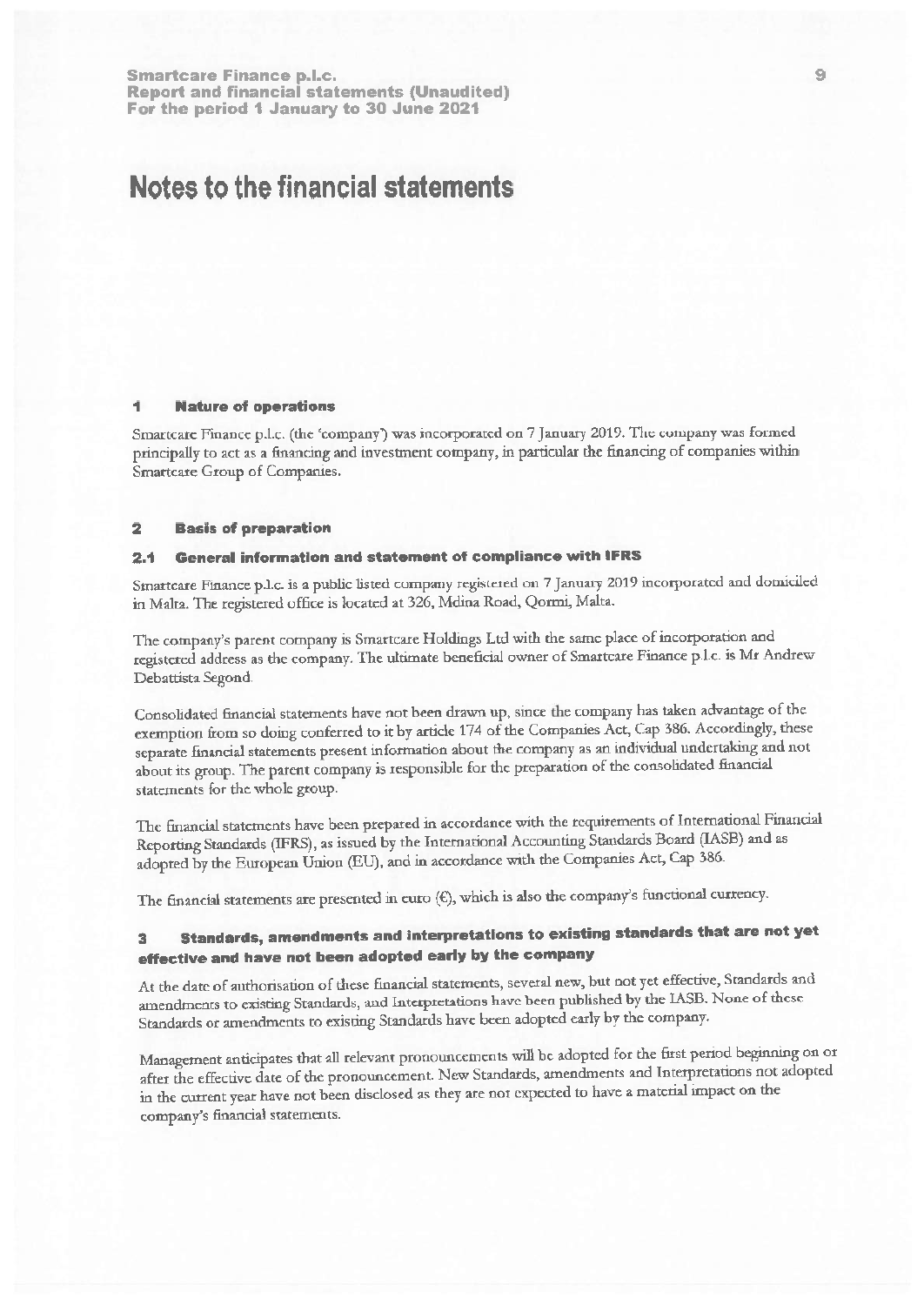#### **Summary of accounting policies** ◢

#### $4.1$ **Overall considerations and presentation of financial statements**

The financial statements have been prepared using the significant accounting policies and measurement bases summarised below.

The accounting policies are consistent with those applied in previous year.

The financial statements are presented in accordance with IAS 1 Presentation of Financial Statements' (Revised 2007). The company did not have any items classified as 'other comprehensive income' and consequently, management have elected to present only an income statement.

#### $4.2$ Revenue

Revenue is recognised to the extent that it is probable that future economic benefits will flow to the company and these can be measured reliably. The following specific, recognition criteria must also be met before revenue is recognised.

## Interest income

Interest income is accrued on a time basis, by reference to the principal outstanding and at the effective interest rate applicable.

### **Dividend income**

Dividend income is recognised in the income statement when the right to receive payment is established.

### 4.3 Expenses

Expenses are recognised in the income statement upon utilisation of the service or at the date of their origin.

#### $4.4$ **Borrowing costs**

Borrowing costs primarily comprise interest on the company's borrowings. Borrowing costs are expensed in the period in which they are incurred and reported within 'finance costs'.

#### **Foreign currency translation**  $4.5$

Foreign currency transactions are translated into the functional currency of the company, using the exchange rates prevailing at the dates of the transactions (spot exchange rate). Foreign exchange gains and losses resulting from the settlement of such transactions and from the remeasurement of monetary items denominated in foreign currency at year-end exchange rates are recognised in the income statement.

Non-monetary items are not retranslated at year-end and are measured at historical cost (translated using the exchange rates at the transaction date).

## 4.6 Investment in subsidiary

Investment in subsidiary is included in the company's statement of financial position at cost less any impairment loss that may have arisen. Income from investment is recognised only to the extent of distributions received by the company from post-acquisition profits. Distributions received in excess of such profits are regarded as a recovery of the investment and are recognised as a reduction of the cost of the investment.

At the end of each reporting period, the company reviews the carrying amount of its investments in subsidiary to determine whether there is any indication of impairment and, if any such indication exists, the recoverable amount of the investment is estimated. An impairment loss is the amount by which the carrying amount of an investment exceeds its recoverable amount. The recoverable amount is the higher of fair value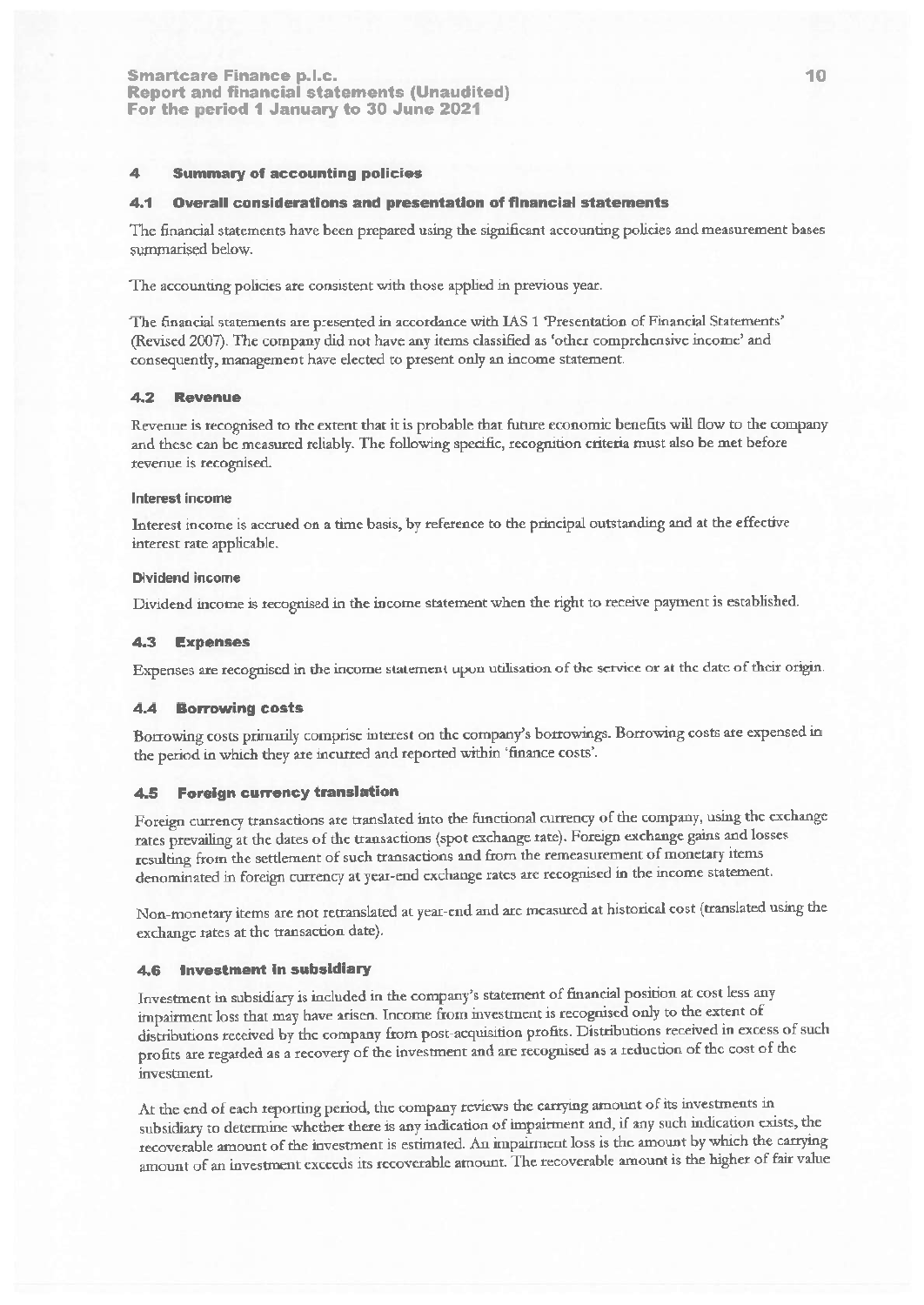less costs to sell and value in use. An impairment loss that has been previously recognised is reversed if the carrying amount of the investment exceeds its recoverable amount.

An impairment loss is reversed only to the extent that the catrying amount of the investment does not exceed the carrying amount that would have been determined if no impairment loss had been previously recognised. Impairment losses and reversals are recognised immediately in the income statement.

## **4.7 Financial instruments**

## **Recognition and derecognition**

Financial assets and financial liabilities are recognised when the company becomes a party to the contractual provisions of the instrument.

Financial assets are derecognised when the contractual rights to the cash flows from the financial asset expire, or when the financial asset and all substantial risks and rewards are transferred. A financial liability is derecognised when it is extinguished, discharged, cancelled or expires.

## **Classification and initial measurement of financial assets**

Except for those trade receivables that do not contain a significant financing component and are measured at the transaction price in accordance with IFRS 15, all financial assets are initially measured at fair value adjusted for transaction costs (where applicable).

Financial assets are classified into the following categories:

- · amortised cost;
- · fair value through profit or loss (FVTPL); or
- · fair value through other comprehensive income (FVOCI).

In the periods presented, the company does not have any financial assets categorised at FVTPL and FVOCI.

The classification is determined by both:

· the entity's business model for managing the financial asset; and

• the contractual cash flow characteristics of the financial asset.

All income and expenses relating to financial assets that are recognised in the income statement are presented within 'finance income' and 'finance costs', except for impairment of receivables which is presented within 'credit impairment loss'.

# Subsequent measurement of financial assets

# **Financial assets at amortised cost**

Financial assets are measured at amortised cost if the assets meet the following conditions (and are not designated as FVTPL):

· they are held within a business model whose objective is to hold the financial assets and collect its contractual cash flows

· the contractual terms of the financial assets give rise to cash flows that are solely payments of principal and interest on the principal amount outstanding

After initial recognition, these are measured at amortised cost using the effective interest method. Discounting is omitted where the effect of discounting is immaterial.

## **Impairment of financial assets**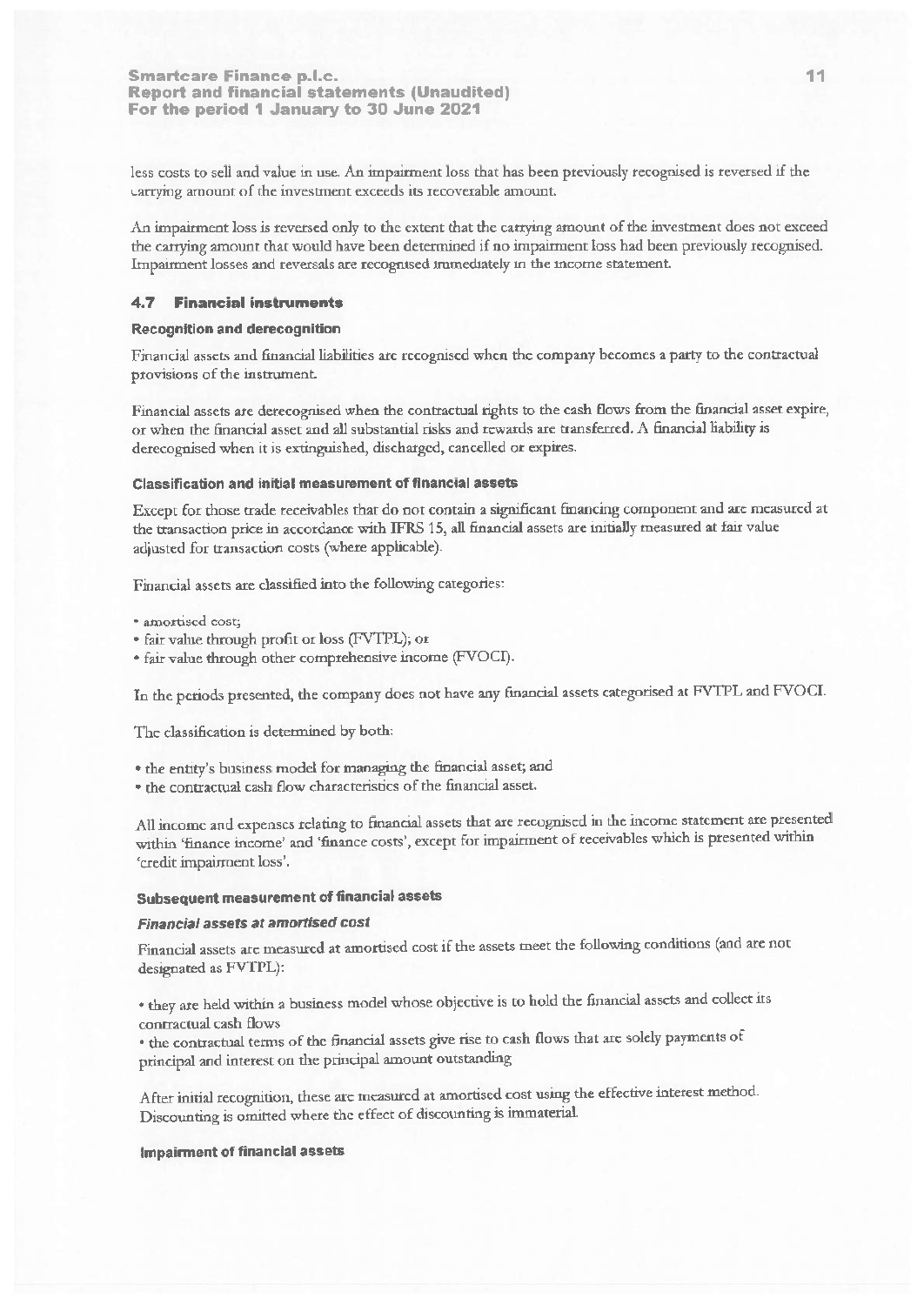IFRS 9's impairment requirements use forward-looking information to recognise expected credit losses - the 'expected credit loss model'. Instruments within the scope of the new requirements included most receivables.

The company considers a broader range of information when assessing credit risk and measuring expected credit losses, including past events, current conditions and reasonable and supportable forecasts that affect the expected collectability of the future cash flows of the instrument.

In applying this forward-looking approach, a distinction is made between:

· financial instruments that have not deteriorated significantly in credit quality since initial recognition or that have low credit risk ('Stage 1') and

· financial instruments that have deteriorated significantly in credit quality since initial recognition and whose credit risk is not low ('Stage 2').

'Stage 3' would cover financial assets that have objective evidence of impairment at the reporting date.

'12-month expected credit losses' are recognised for the first category while 'lifetime expected credit losses' are recognised for the second category.

Measurement of the expected credit losses is determined by a probability-weighted estimate of credit losses over the expected life of the financial instrument.

### **Receivables**

The company makes use of a simplified approach in accounting for receivables and records the loss allowance as expected credit losses. These are the expected shortfalls in contractual cash flows, considering the potential for default at any point during the life of the financial instrument. In calculating, the company uses their historical experience, external indicators and forward-looking information to calculate the expected credit losses using a provision matrix.

The company assesses impairment of trade receivables on a collective basis as they possess shared credit risk characteristics. Refer to note 19.1 for a detailed analysis of how the impairment requirements of IFRS 9 are applied.

## **Classification and measurement of financial liabilities**

The company's financial liabilities include trade and other payables and debt securities in issue.

Financial liabilities are initially measured at fair value, and, where applicable, adjusted for transaction costs unless the company designates a financial liability at fair value through profit or loss.

Subsequently, financial liabilities are measured at amortised cost using the effective interest method except for derivatives and financial liabilities designated at FVTPL, which are carried subsequently at fair value with gains or losses recognised in profit or loss (other than derivative financial instruments that are designated and effective as hedging instruments).

All interest-related charges and, if applicable, changes in an instrument's fair value that are reported in profit or loss are included within 'finance costs' or 'finance income'.

## 4.8 Income taxes

Tax expense recognised in profit or loss comprises the sum of deferred tax and current tax not recognised in other comprehensive income or directly in equity.

Current income tax assets and/or liabilities comprise those obligations to, or claims from, fiscal authorities relating to the current or prior reporting periods, that are unpaid at the reporting date. Current tax is payable on taxable profit, which differs from profit or loss in the financial statements. Calculation of current tax is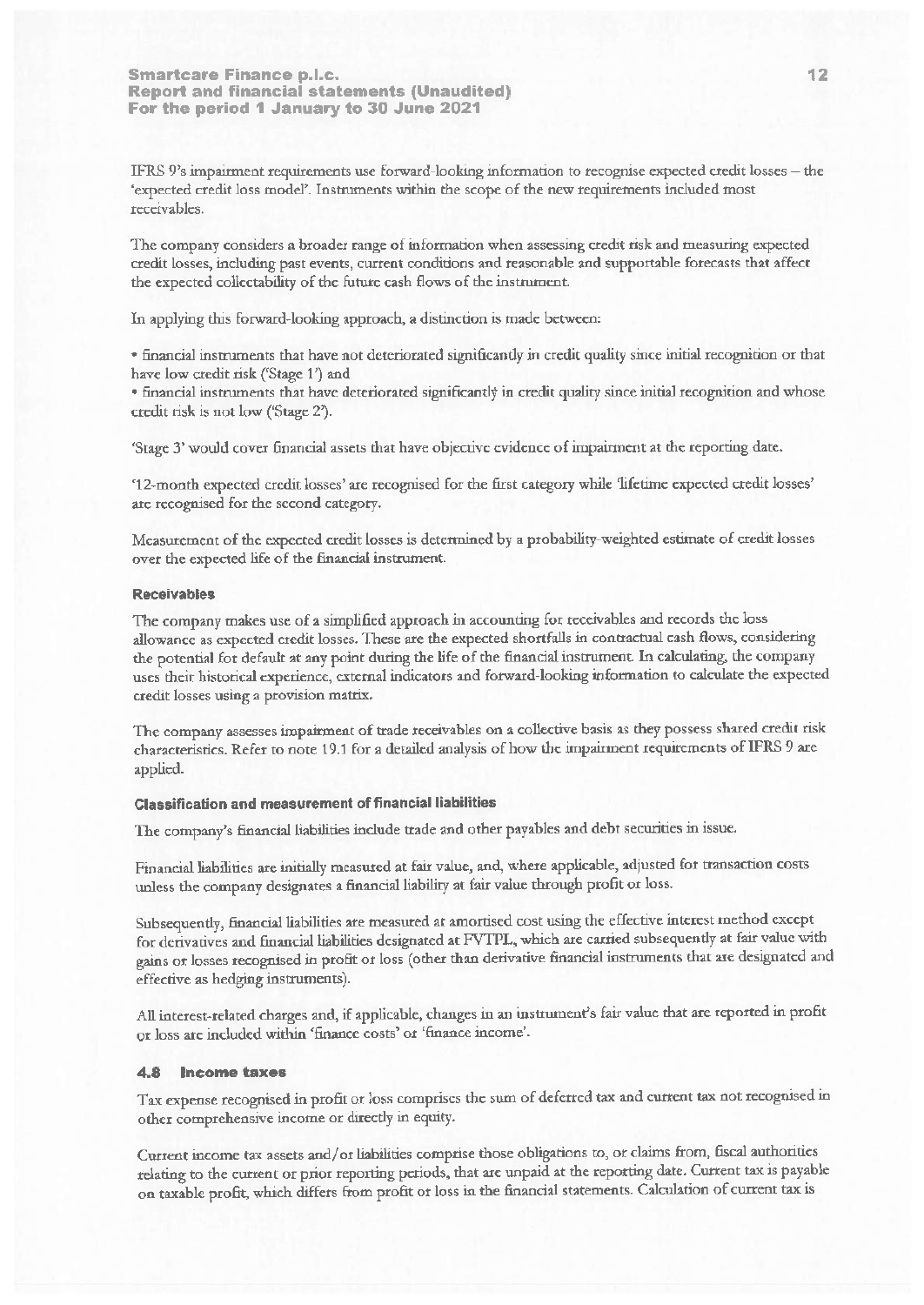based on tax rates and tax laws that have been enacted or substantively enacted by the end of the reporting period.

Deferred income taxes are calculated using the liability method on temporary differences between the carrying amounts of assets and liabilities and their tax bases. However, deferred tax is not provided on the initial recognition of an asset or liability unless the related transaction is a business combination or affects tax or accounting profit.

Deferred tax assets and liabilities are calculated, without discounting, at tax rates that are expected to apply to their respective period of realisation, provided they are enacted or substantively enacted by the end of the reporting period. Deferred tax liabilities are always provided for in full.

Deferred tax assets are recognised to the extent that it is probable that they will be able to be utilised against future taxable income.

Changes in deferred tax assets or liabilities are recognised as a component of tax income or expense in the income statement, except where they relate to items that are recognised in other comprehensive income or directly in equity, in which case the related deferred tax is also recognised in other comprehensive income or equity, respectively.

## 4.9 Cash and cash equivalents

Cash and cash equivalents comprise demand deposits with bank.

# 4.10 Equity and dividend distributions

Share capital is determined using the nominal value of shares that have been issued.

Retained earnings include all current and prior period results as disclosed in the income statement less dividend distributions.

Dividend distributions payable to equity shareholders are included with short-term financial liabilities when the dividends are approved in the general meeting prior to the end of the reporting period.

## 4.11 Provisions

Provisions are recognised when present obligations as a result of a past event will probably lead to an outflow of economic resources from the company and amounts can be estimated reliably. Timing or amount of the outflow may still be uncertain. A present obligation arises from the presence of a legal or constructive commitment that has resulted from past events; for example, product warranties granted, legal disputes or onerous contracts. Restructuring provisions are recognised only if a detailed formal plan for the restructuring has been developed and implemented, or management has at least announced the plan's main features to those affected by it. Provisions are not recognised for future operating losses.

Provisions are measured at the estimated expenditure required to settle the present obligation, based on the most reliable evidence available at the reporting date, including the risks and uncertainties associated with the present obligation. Where there are a number of similar obligations, the likelihood that an outflow will be required in settlement is determined by considering the class of obligations as a whole. Provisions are discounted to their present values, where the time value of money is material.

All provisions are reviewed at each reporting date and adjusted to reflect the current best estimate.

In those cases where the possible outflow of economic resources as a result of present obligations is considered improbable or remote, no liability is recognised.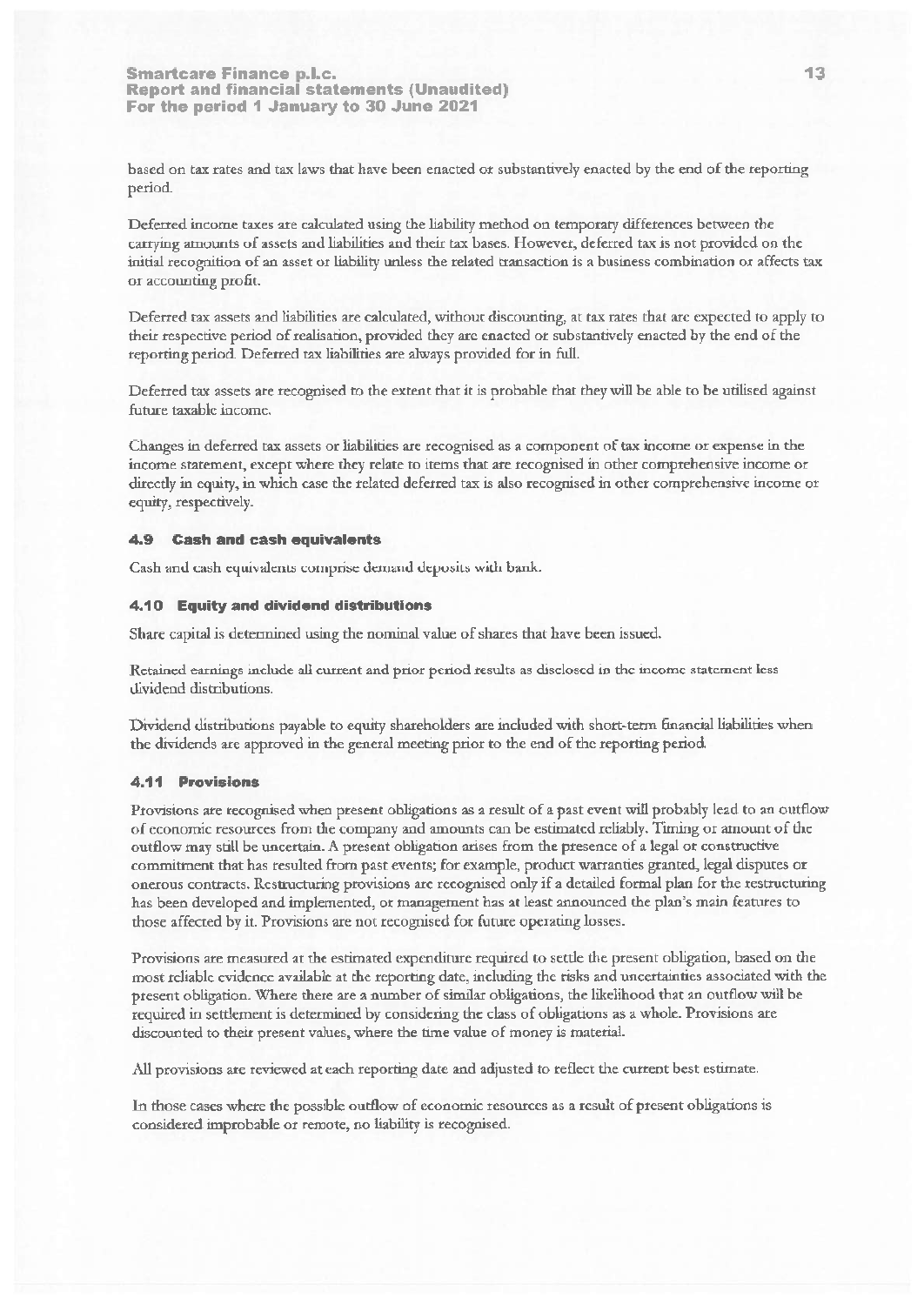# 4.12 Significant management judgement in applying accounting policies and estimation uncertainty

When preparing the financial statements, management makes a number of judgements, estimates and assumptions about the recognition and measurement of assets, liabilities, income and expenses.

Except as disclosed below, in the opinion of the directors, the accounting estimates and judgements made in the course of preparing these financial statements are not difficult, subjective or complex to a degree which would warrant their description as critical in terms of the requirements of IAS 1 (revised).

## **Significant management judgement**

## Measurement of the expected credit losses

The measurement of the expected credit loss allowance for financial assets measured at amortised cost is an area that requires the use of complex models and significant assumptions about future economic conditions and credit behaviours.

A number of significant judgements are required when measuring the expected credit loss, such as:

- determining criteria for significant increase in credit risk;
- choosing appropriate models and assumptions for the measurement of ECL; and
- establishing the number and relative weightings of forward-looking scenarios and associated ECL.

#### 5 Revenue

|                                      | 2021<br>6 months | 2020<br>6 months |
|--------------------------------------|------------------|------------------|
| Interest income from group companies | 297,500          | 192,000          |

#### 6 **Finance costs**

Finance costs may be analysed as follows:

|                                      | 2021<br>6 months | 2020<br>6 months |
|--------------------------------------|------------------|------------------|
| Interest on debt securities in issue | 201,934          | 125,000          |
| Amortisation of bond issue costs     | 16.457           | 7.506            |
|                                      | 218,391          | 132,506          |

#### 7 **Profit before tax**

Profit before tax is stated after charging:

|                        | 2021<br>6 months | 2020<br>6 months<br>€ |
|------------------------|------------------|-----------------------|
| Auditor's remuneration | 3.540            | 2,655                 |
| Directors' fees        | 12,020           | 12,556                |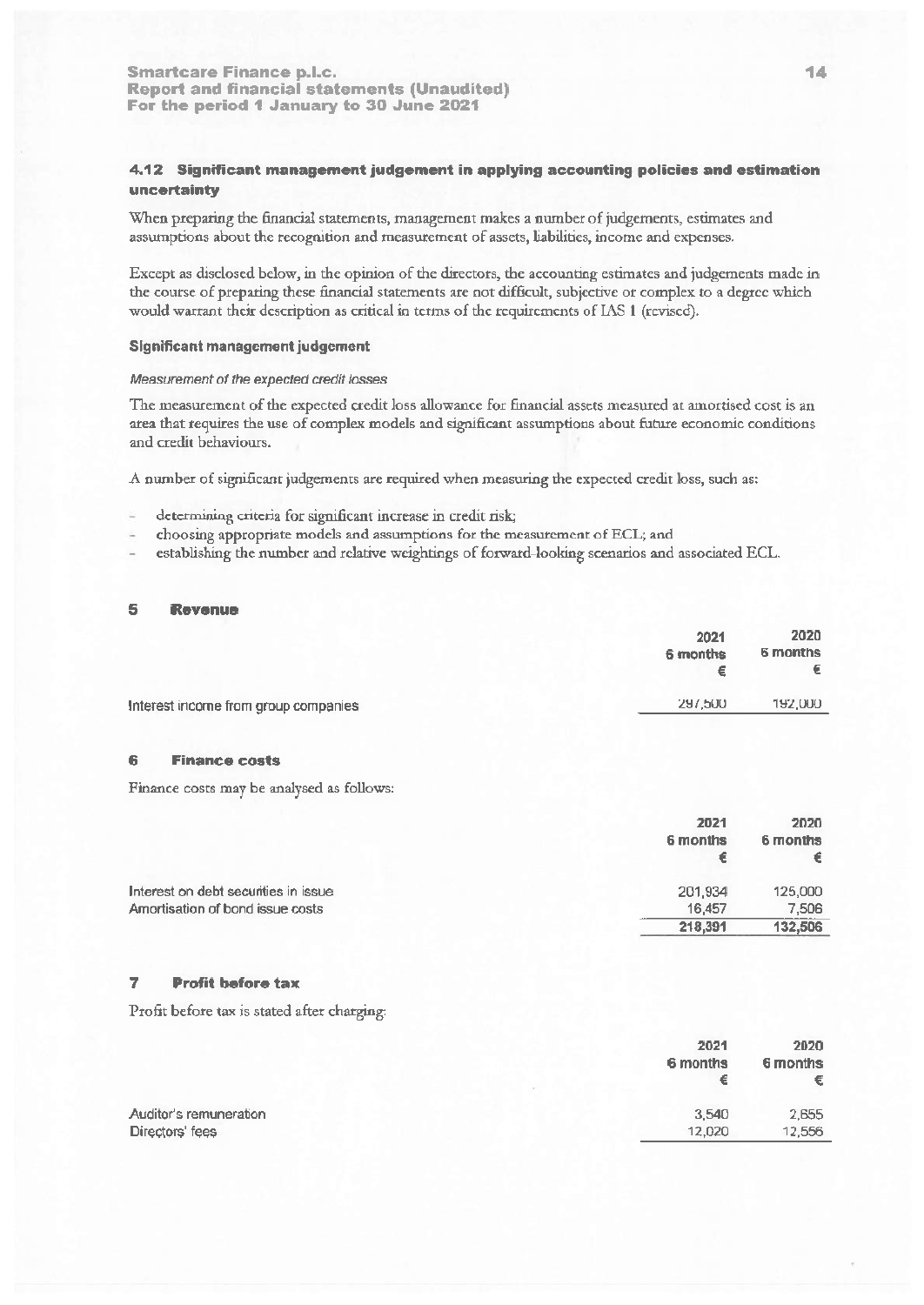#### 8 Income tax expense

The relationship between the expected tax expense based on the effective tax rate of the company at 35% (2020: 35%) and the tax expense actually recognised in the income statement can be reconciled as follows:

|                                      | 2021      | 2020     |
|--------------------------------------|-----------|----------|
|                                      | 6 months  | 6 months |
|                                      | €         | €        |
| Profit before tax                    | 47,331    | 31,648   |
| Tax rate                             | 35%       | 35%      |
| <b>Expected tax income (expense)</b> | (16, 566) | (11,077) |
| Disallowed expenses                  | ۰         |          |
| Actual tax expense, net              | (16, 566) | (11,077) |
|                                      |           |          |

#### 9 **Investment in subsidiary**

|                          | 2021  | 2020  |
|--------------------------|-------|-------|
|                          |       | €     |
| At 30 June / 31 December | 1,200 | 1,200 |
|                          |       |       |

The company has an unquoted investment in the following subsidiary:

| Name of company                 | Nature of business | % ownership |
|---------------------------------|--------------------|-------------|
| Smartcare Group Investments Ltd | Holding company    | 100         |

On 16 October 2020, the company acquired 1,200 shares at € 1 each in Smartcare Group Investments Ltd. These represent 100% of the total issued shares of the investee.

In 2020, the company had indirect investments in the companies mentioned below through its investment in Smartcare Group Investments Ltd.

| Name of company                       | <b>Nature of business</b> | % ownership |
|---------------------------------------|---------------------------|-------------|
| <b>Smartcare Developments Limited</b> | Non-trading               | 100         |
| Segond Boutique Hotels Limited        | Non-trading               | 100         |
| <b>Smarcare Pinto Limited</b>         | Care home service         | 100         |
| <b>Smartcare Properties Limited</b>   | Develop and sell property | 100         |

The registered office of all the above mentioned companies is situated at 326 Mdina Road Qormi, Malta.

#### **Loan receivable** 10

| 2021       | 2020<br>€ |
|------------|-----------|
| $\,$       | 780,000   |
| 13,000,000 | 4,020,000 |
| 13,000,000 | 4,800,000 |
|            |           |

In 2021, the loans are unsecured, bear interest at the rate of 6.2% per annum and are repayable by 2031, whereas in 2020, the loans were unsecured, bore interest at the rate of 8% per annum and were repayable by 2029.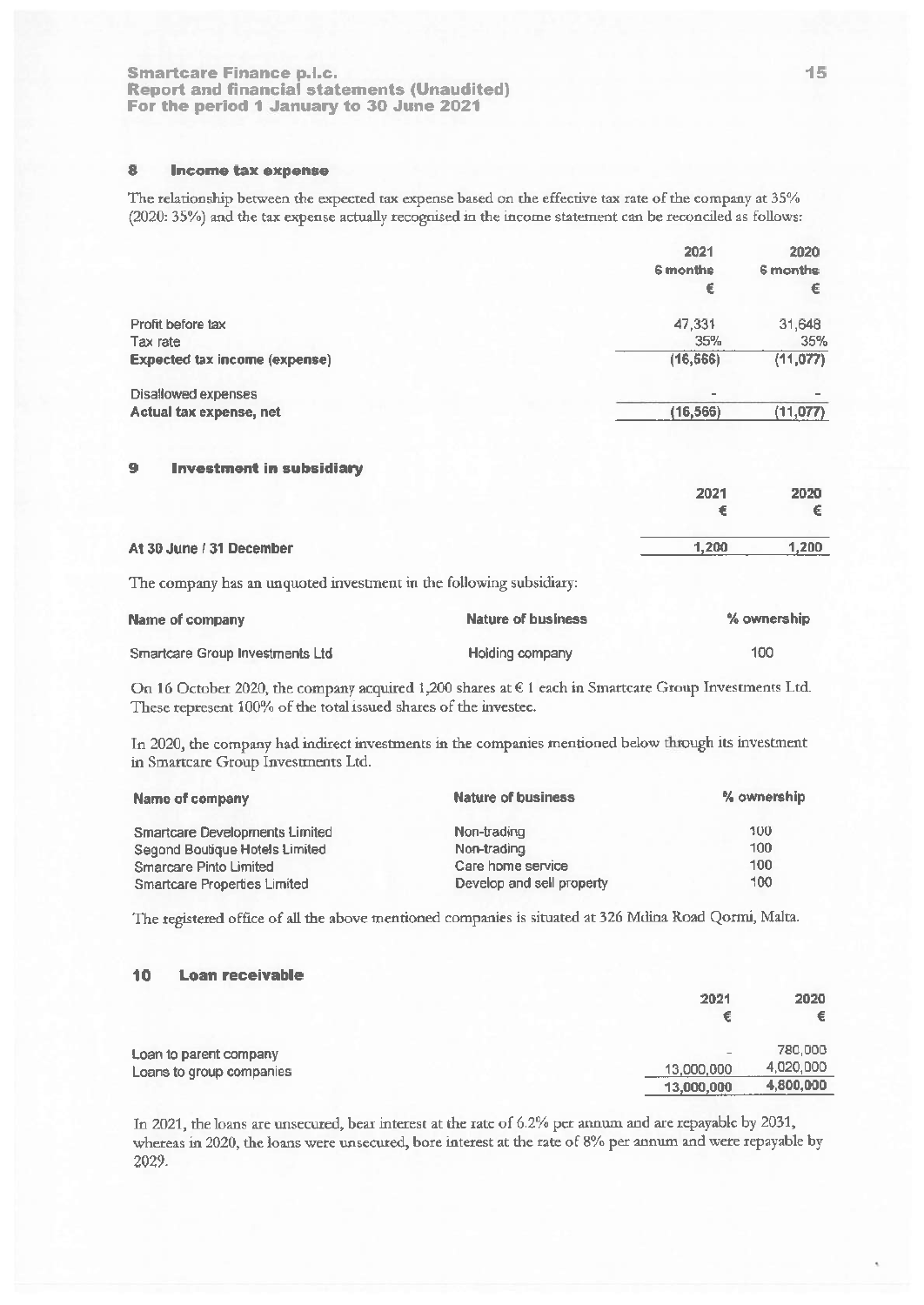#### 44 **Deferred expenditure**

Deferred expenditure pertains to the costs incurred on a bond issued in 2021. These costs will be amortised over the lifetime of the bond starting from financial year ending 31 December 2021.

#### $12$ **Trade and other receivables**

|                                                     | 2021                     | 2020    |
|-----------------------------------------------------|--------------------------|---------|
|                                                     | €                        | €       |
| Interest receivable from parent and group companies | $\overline{\phantom{a}}$ |         |
|                                                     |                          |         |
| Amount due from subsidiary                          | 1,495,585                | 275     |
| Amounts due from parent company                     | a.                       | 100,007 |
| Amounts due from group companies                    | $\omega$                 | 444,925 |
| Amounts due from fellow subsidiary company          |                          |         |
| <b>Estimated credit loss</b>                        |                          | (5,790) |
| <b>Financial assets - net</b>                       | 1,495,585                | 539,417 |
| Prepayments                                         | 12,352                   | 7,778   |
| <b>Total receivables</b>                            | 1,507,937                | 547,195 |
|                                                     |                          |         |

All amounts are short-term. The carrying value of financial assets is considered a reasonable approximation of fair value.

Amounts due from related parties are unsecured, interest-free and are repayable upon demand.

All of the company's receivables have been reviewed for indicators of impairment. The impaired receivables were with respect to amounts due from related parties.

The movement in the expected credit losses is presented below:

|                                    | 2021                     | 2020  |
|------------------------------------|--------------------------|-------|
|                                    |                          |       |
| Balance at 1 January               | 5.790                    | 3,244 |
| Provision for expected credit loss | $\overline{\phantom{a}}$ | 2,546 |
| Balance at 30 June / 31 December   | 5,790                    | 5,790 |

The company's management considers that all the above financial assets that are not impaired or past due are of good credit quality.

#### **Cash and cash equivalents**  $13$

Cash and cash equivalents consist of balances with banks. Cash and cash equivalents included in the statement of cash flows reconcile to the amounts shown in the statement of financial position as follows:

|              | 2021 | 2020                     |
|--------------|------|--------------------------|
|              |      | €                        |
| Cash at bank | 715  | 874<br><b>STATISTICS</b> |
|              |      |                          |

The company did not have any restrictions on its bank balances at year-end.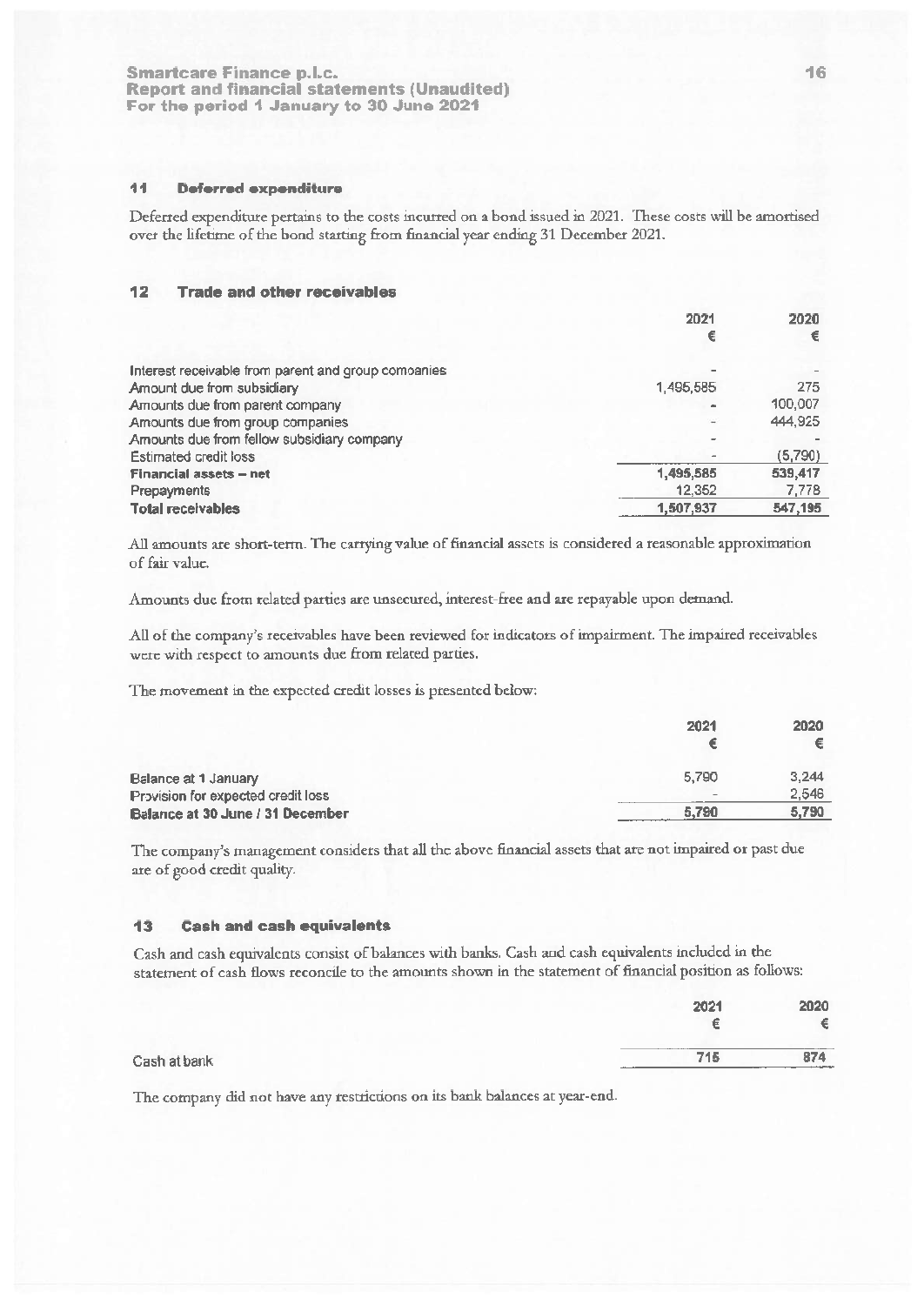#### 14 **Share capital**

The share capital of Smartcare Finance p.l.c. consists of only ordinary shares with a par value of  $\epsilon$ 1 each. All shares are equally eligible to receive dividends and repayment of capital and represent one vote at the shareholder's meeting of the company.

|                                                                                                             | 2021<br>€ | 2020<br>€ |
|-------------------------------------------------------------------------------------------------------------|-----------|-----------|
| Shares issued and fully paid at 30 June / 31 December<br>250,000 (2020:250,000) Ordinary shares at € 1 each | 250,000   | 250,000   |
| Shares authorised at 30 June / 31 December<br>250,000 (2020:250,000) Ordinary shares at € 1 each            | 250,000   | 250,000   |

On 18 August 2020, the shareholder of the company approved the increase in authorised share capital from 48,000 to 250,000 ordinary shares with a nominal value of  $\epsilon$  1 each. On the same date, the company issued 202,000 ordinary shares at € 1 each to Smartcare Holdings Ltd, its parent company.

#### 15 **Debt securities in issue**

|                                  | 2021<br>€  | 2020       |
|----------------------------------|------------|------------|
| Bond issue during the year       | 13,000,000 | 5,000,000  |
| Bond issue costs                 | (658, 282) | (150, 117) |
| Amortisation of bond issue costs | 40.064     | 23,608     |
|                                  | 12,381,782 | 4,873,491  |

On 15 February 2021, the company announced the redemption of its  $\epsilon$  5,000,000 5% secured prospects MTF bonds in lieu of the issuance of  $\in 13,000,000$  4.65% secured bonds. Trading of the  $\epsilon$  5,000,000 prospects MTF bonds was suspended from 17 February 2021. The €13,000,000 4.65% secured bonds were admitted on the Malta Stock Exchange on 30 March 2021 and trading commenced on 1 April 2021.

The amount is made up of the bond issue of  $\epsilon$  13 million (2019:  $\epsilon$  5 million) net of the bond issue costs which are being amortised over the lifetime of the bonds. The bonds are listed on the Official Companies List of the Malta Stock Exchange and are jointly guaranteed by Smartcare Pinto Ltd and Smartcare Holdings Ltd.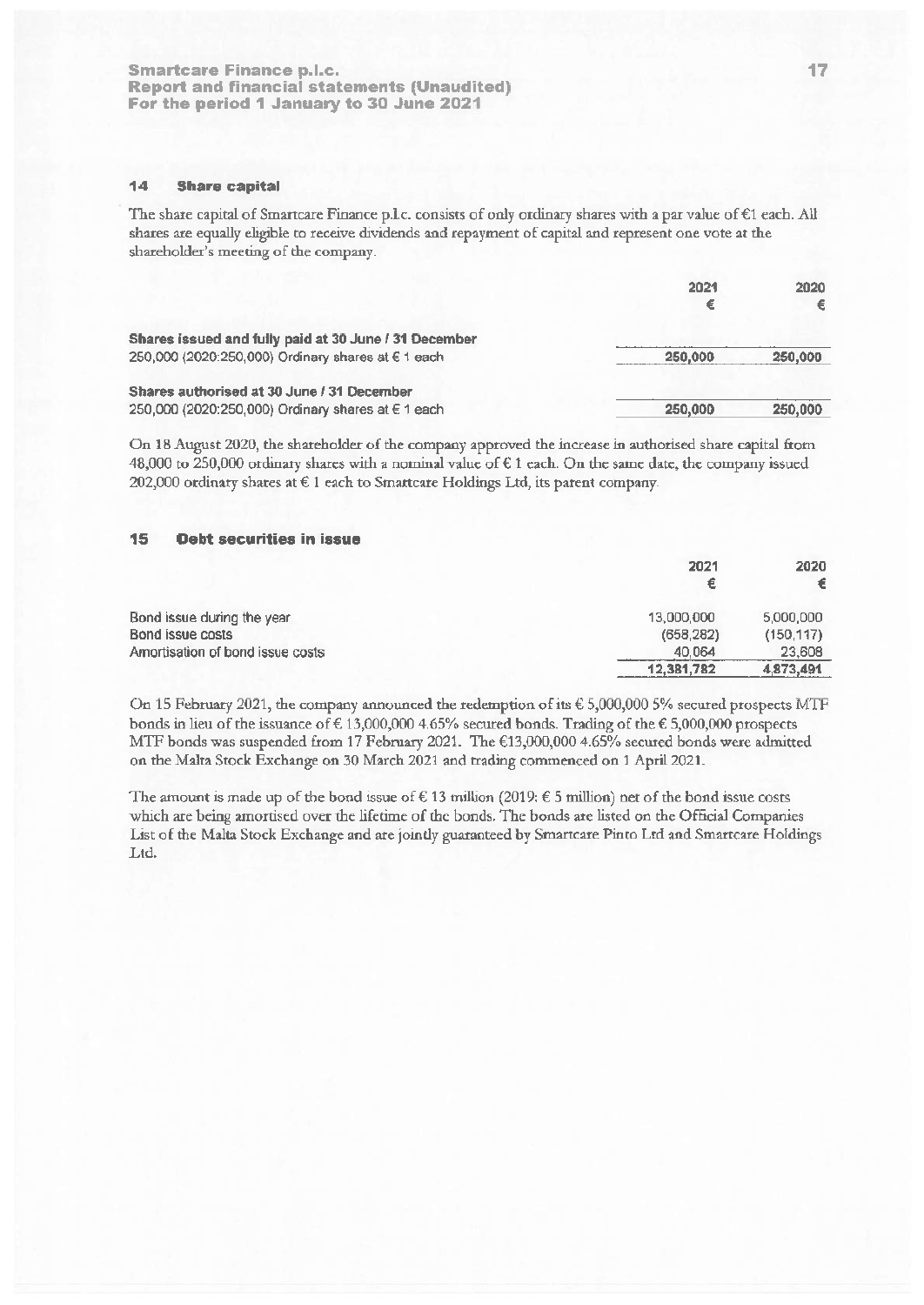#### 16 **Trade and other payables**

|                                            | 2021      | 2020    |
|--------------------------------------------|-----------|---------|
| Trade payables                             | 71.512    | 144,623 |
| Amount due to parent company               | 1,396,128 |         |
| Amount due to indirect subsidiary          | 80.544    |         |
| Amount due to company under common control | 7.067     | 15,398  |
| Accruals                                   | 214,350   | 161,828 |
| <b>Financial liabilities</b>               | 1,769,600 | 321,849 |

The carrying value of financial liabilities is considered a reasonable approximation of fair value.

Amounts due to parent company and company under common control are unsecured, interest free and are repayable on demand.

#### 17 **Cash flow adjustments and changes in working capital**

The following non-cash flow adjustments and adjustments for changes in working capital have been made to profit before tax to arrive at operating cash flow:

|                                      | 2021       | 2020       |
|--------------------------------------|------------|------------|
|                                      | €          | €          |
| Adjustments:                         |            |            |
| Amortisation of bond issue costs     | 16,457     | 15,012     |
| Tax expense                          | (16, 566)  |            |
| Provision for expected credit losses |            | 2,546      |
| Interest on debt securities in issue | 201.934    | 250,000    |
| Interest income on loans receivable  | (297.500)  | (384,000)  |
|                                      | (97, 675)  | (116, 442) |
| Net changes in working capital:      |            |            |
| Trade and other receivables          | (506, 033) | (448, 762) |
| Trade and other payables             | 1,262,384  | 136,453    |
|                                      | 756,351    | (312, 309) |

#### 18 **Related party transactions**

Smartcare Finance p.l.c. forms part of the Smartcare Group of Companies.

The company's parent company is Smartcare Holdings Ltd. The ultimate beneficial owner of Smartcare Finance p.l.c is Mr Andrew Debattista Segond.

All companies forming part of Smartcare Group of Companies, entities ultimately owned by Andrew Debattista Segond and key management personnel are considered by the director to be related parties.

Unless otherwise stated, none of the transactions incorporates special terms and conditions and no guarantee was given or received. Outstanding balances are usually settled in cash. Amounts due from/to related parties are disclosed in notes 10, 12 and 16, respectively. Directors' fees are disclosed in note 7.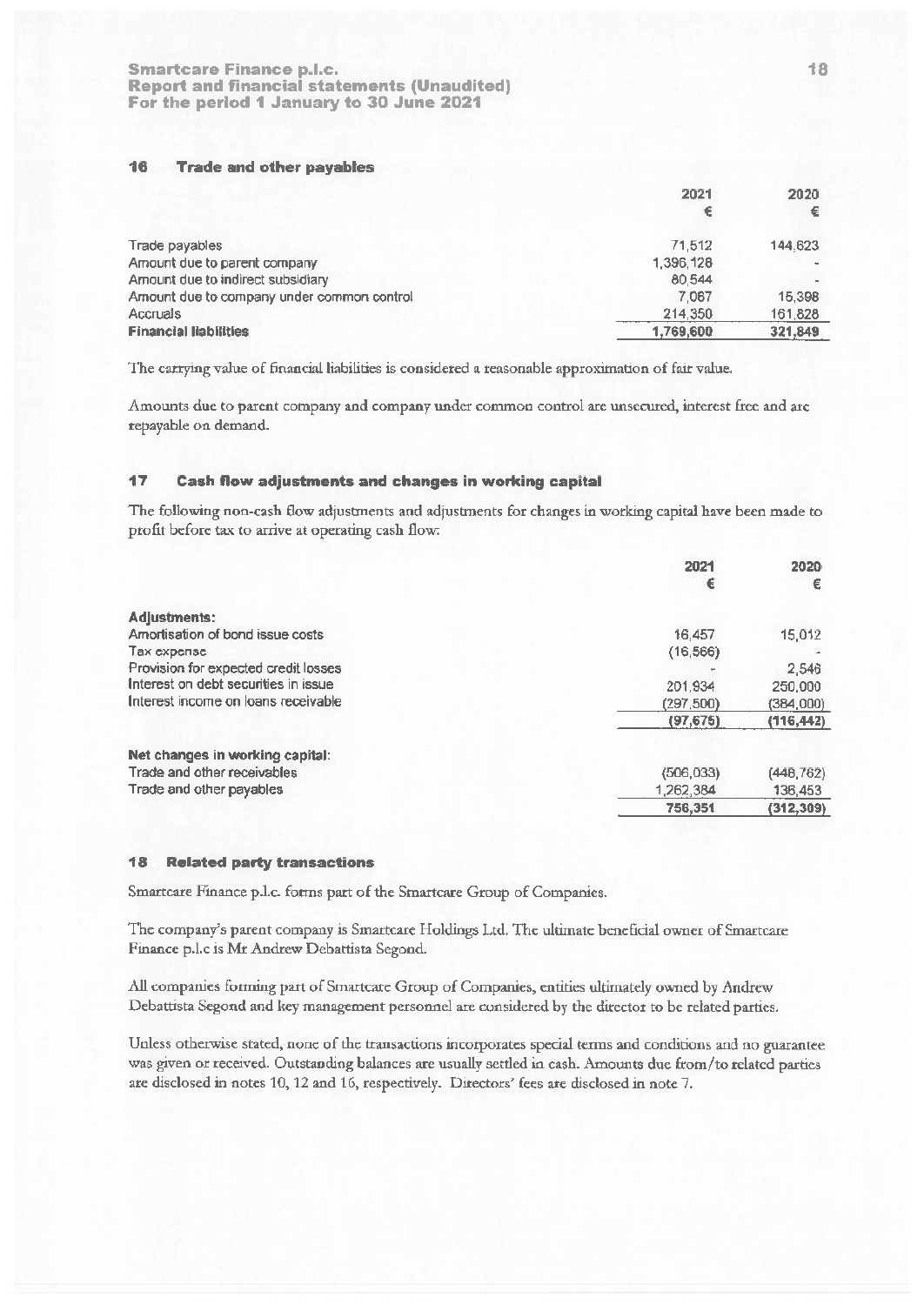## **18.1 Transactions with related parties**

|                                                                                         | 2021<br>6 months  | 2020<br>6 months  |  |
|-----------------------------------------------------------------------------------------|-------------------|-------------------|--|
| Interest income from parent company<br>Interest income from fellow subsidiary companies | 15,600<br>281,900 | 31,200<br>160,800 |  |
| Re-charges from group company                                                           | 6,378             | 8.304             |  |

#### **Risk management objectives and policies** 19

The company is exposed to various risks in relation to financial instruments. The company's financial assets and liabilities by category are summarised in note 19.4. The main types of risks are credit risk, liquidity risk and market risk.

The company's business involves taking on risks in a targeted manner and managing them professionally. The cost functions of the company's risk management arc to identify all key risks for the company, measure these risks, manage the risk positions and determine capital allocations. Management regularly reviews the policies and systems in place to reflect changes in markets, products and best market practice. The company's aim is to achieve an appropriate balance between risk and return and minimise potential adverse effects on the company's financial performance. The company defines risk as the possibility of losses or profits forgone, which may be caused by internal or external factors.

The most significant risks to which the company is exposed to are described below.

## 19.1 Credit risk

Credit risk is the risk that a counterparty fails to discharge an obligation to the company.

The company's exposure to credit risk is limited to the carrying amount of financial assets recognised at the reporting date, as summarised below:

|                                                | <b>Notes</b> | 2021       | 2020      |
|------------------------------------------------|--------------|------------|-----------|
|                                                |              | €          |           |
| Classes of financial assets - carrying amounts |              |            |           |
| Loans receivable                               | 10           | 13,000,000 | 4,800,000 |
| Trade and other receivables                    | 12           | 1,495,585  | 539.417   |
| Cash and cash equivalents                      | 13           | 715        | 874       |
|                                                |              | 14.496.300 | 5,340,291 |

### Credit risk management

The credit risk is managed based on the company's credit risk management policies and procedures.

Bank balances at year end are held with a reputable local financial institution. Management considers that expected credit loss on bank balances is not significant.

The company applies IFRS 9 simplified model of recognising expected credit losses for all receivables as these items do not have significant financing component.

In measuring expected credit losses, the amounts due from related parties have been assessed on a collective basis as they possess shared credit risk characteristics. They have been grouped based on the days past due.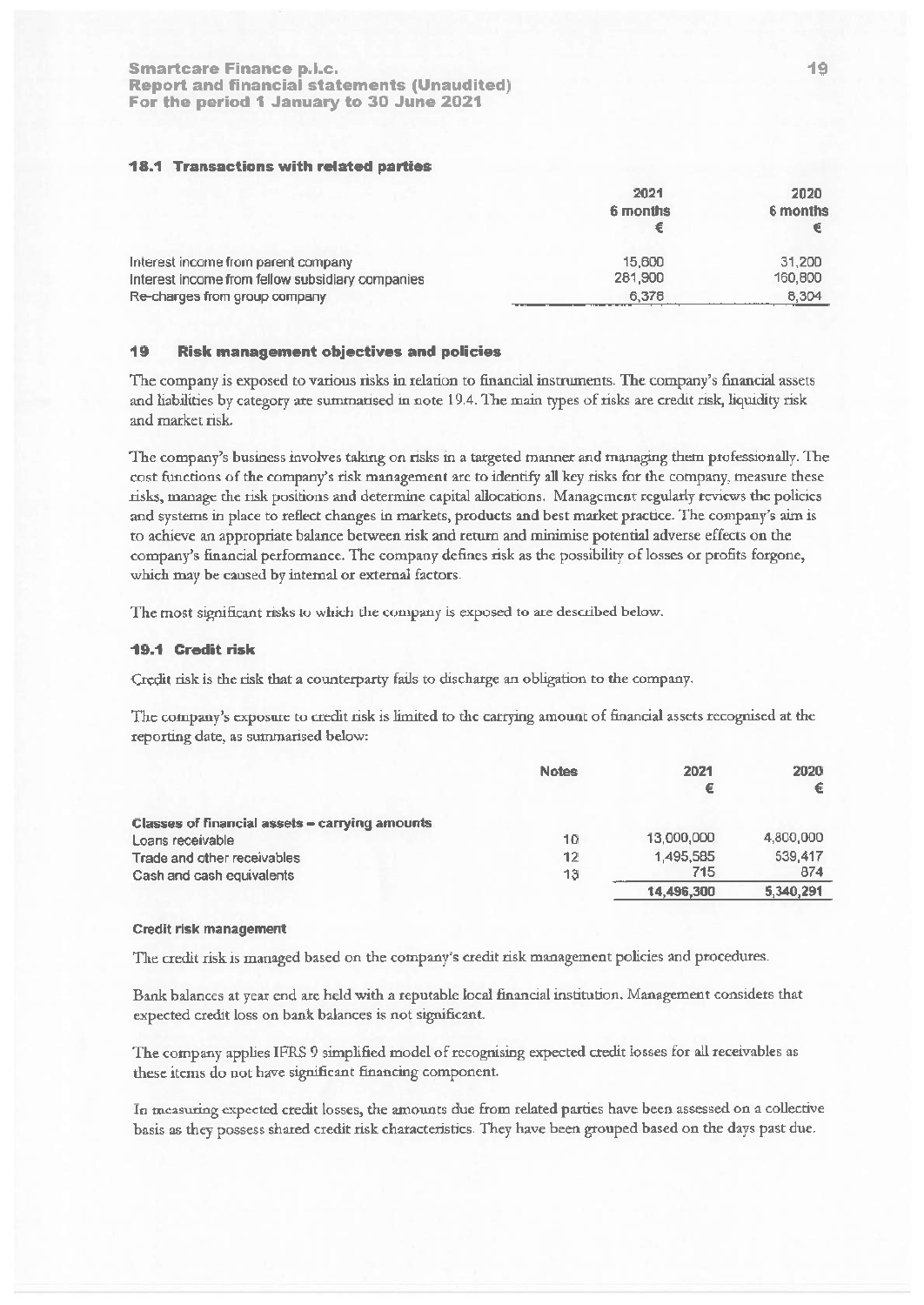Based on the length of time a receivable is outstanding, the debtor's payment history as well as current and forward-looking information on macroeconomic factors affecting the debtor's ability to pay, management concluded that the credit quality of receivables including those that are past due but not impaired to be good. The company provided for an expected credit loss on its related party balances amounting to nil  $(2020: € 5,790).$ 

## 19.2 Liquidity risk

As at 30 June 2021 and 31 December 2020, the company's financial liabilities have contractual maturities (including interest payments where applicable) as summarised below:

|                                      | <b>Current</b>     |                          | Non-current              |                       |
|--------------------------------------|--------------------|--------------------------|--------------------------|-----------------------|
|                                      | within 6<br>months | 6 to 12<br>months        | $2$ to 5<br><b>years</b> | later than<br>5 years |
| 30 June 2021                         | €                  | €                        | €                        |                       |
| Debt securities in issue             |                    |                          | $\mathbf{m}$             | 13,000,000            |
| Interest on debt securities in issue |                    | 302,250                  | $\sim$                   |                       |
| Trade and other payables             | 1,769,600          |                          | $\sim$                   |                       |
|                                      | 1,769,600          | 302,250                  | ٠                        | 13,000,000            |
|                                      | <b>Current</b>     |                          |                          | <b>Non-current</b>    |
|                                      | within 6<br>months | 6 to 12<br>months        | 2 to 5<br>years          | later than<br>5 years |
| 31 December 2020                     | €                  | €                        | €                        | €                     |
| Debt securities in issue             |                    |                          |                          | 5,000,000             |
| Interest on debt securities in issue | 250,000            | ٠                        | 1.000.000                | 847,976               |
| Trade and other payables             | 321,849            | $\overline{\phantom{a}}$ |                          |                       |
|                                      | 571,849            |                          | 1,000,000                | 5,847,976             |

#### 19.3 **Market risk**

## Foreign currency risk

The company transacts business mainly in euro and had no foreign currency denominated financial assets and liabilities at the end of the financial reporting period under review. Consequently, the company is not exposed to foreign currency risk.

## Interest rate risk

The company does not have any significant banking or other variable interest-bearing facilities and therefore is not subject to interest rate fluctuations.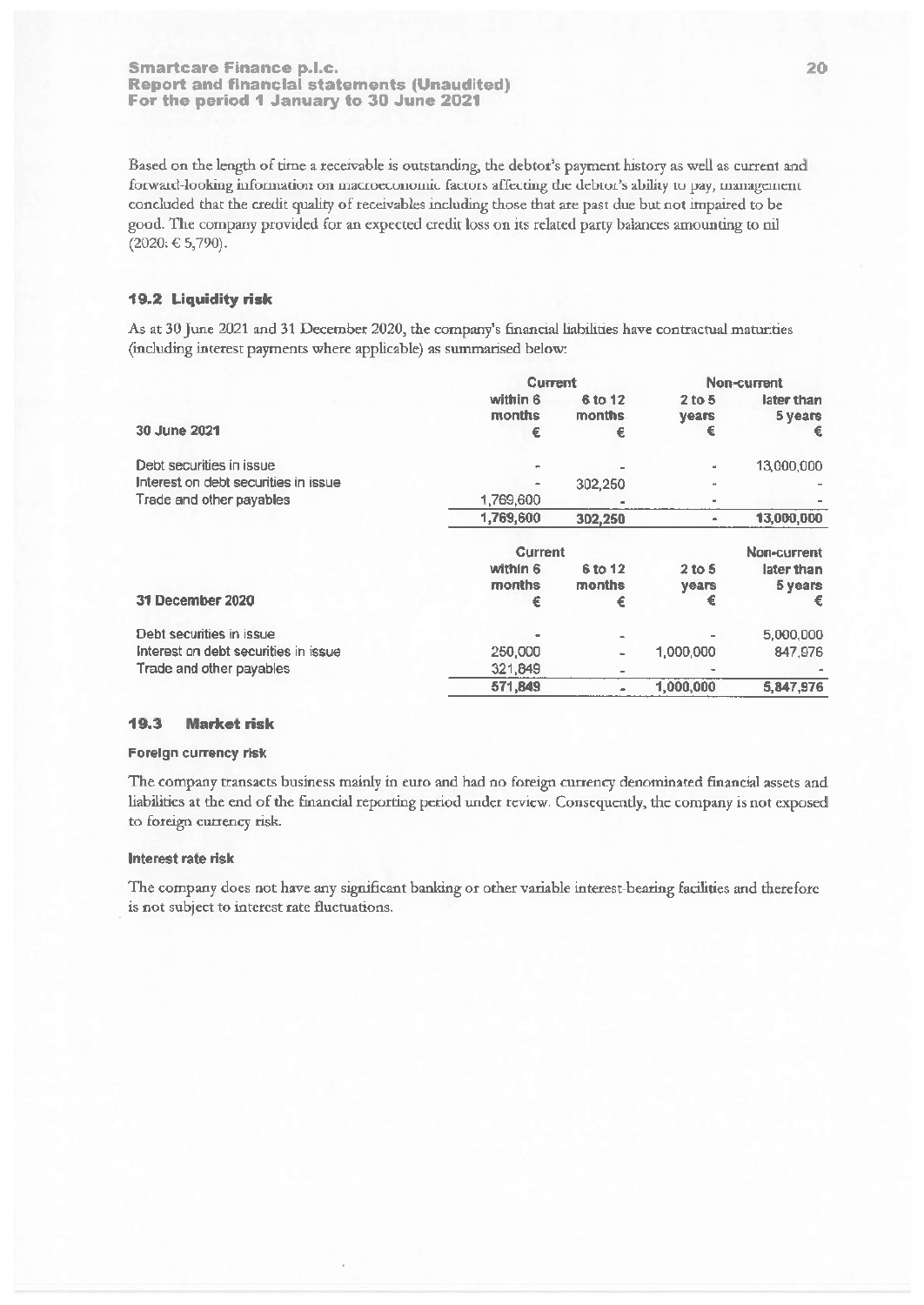# 19.4 Summary of financial assts and liabilities by category

The carrying amounts of the company's financial assets and liabilities are recognised at the end of the reporting periods may also be categorised as follows. See note 4.7 for explanations about how the category of financial instruments affects subsequent measurement.

|                                     | <b>Notes</b> | 2021<br>€  | 2020<br>€ |
|-------------------------------------|--------------|------------|-----------|
| Non-current assets                  |              |            |           |
| Financial assets at amortised cost  |              |            |           |
| - Loans receivable                  | 10           | 13,000,000 | 4,800,000 |
| <b>Current assets</b>               |              |            |           |
| Financial assets at amortised cost: |              |            |           |
| - Trade and other receivables       | 12           | 1,495,585  | 539,417   |
| - Cash and cash equivalents         | 13           | 715        | 874       |
|                                     |              | 1,496,300  | 540,291   |
| <b>Non-current liabilities</b>      |              |            |           |
| Financial assets at amortised cost: |              |            |           |
| - Debt securities in issue          | 15           | 12,381,782 | 4,873,491 |
| <b>Current liabilities</b>          |              |            |           |
| Financial assets at amortised cost: |              |            |           |
| - Trade and other payables          | 16           | 1,769,600  | 321,849   |
|                                     |              |            |           |

#### 20 **Capital management policies and procedures**

The company's objectives when managing capital, which is a broader concept than the 'equity' on the statement of financial position, are:

- to safeguard the company's ability to continue as going concern so that it can continue to provide  $\bullet$ returns for shareholders and benefits to other stakeholders; and
- to maintain a strong capital base to support the development of its business.

Accordingly, the purpose of the company's capital management is essentially that of ensuring efficient use of capital taking cognisance of the company's risk appetite and profile as well as its objectives for business development.

#### $21$ **Post-reporting date events**

No other adjusting or significant non-adjusting events have occurred between the end of the reporting period and the date of authorisation.